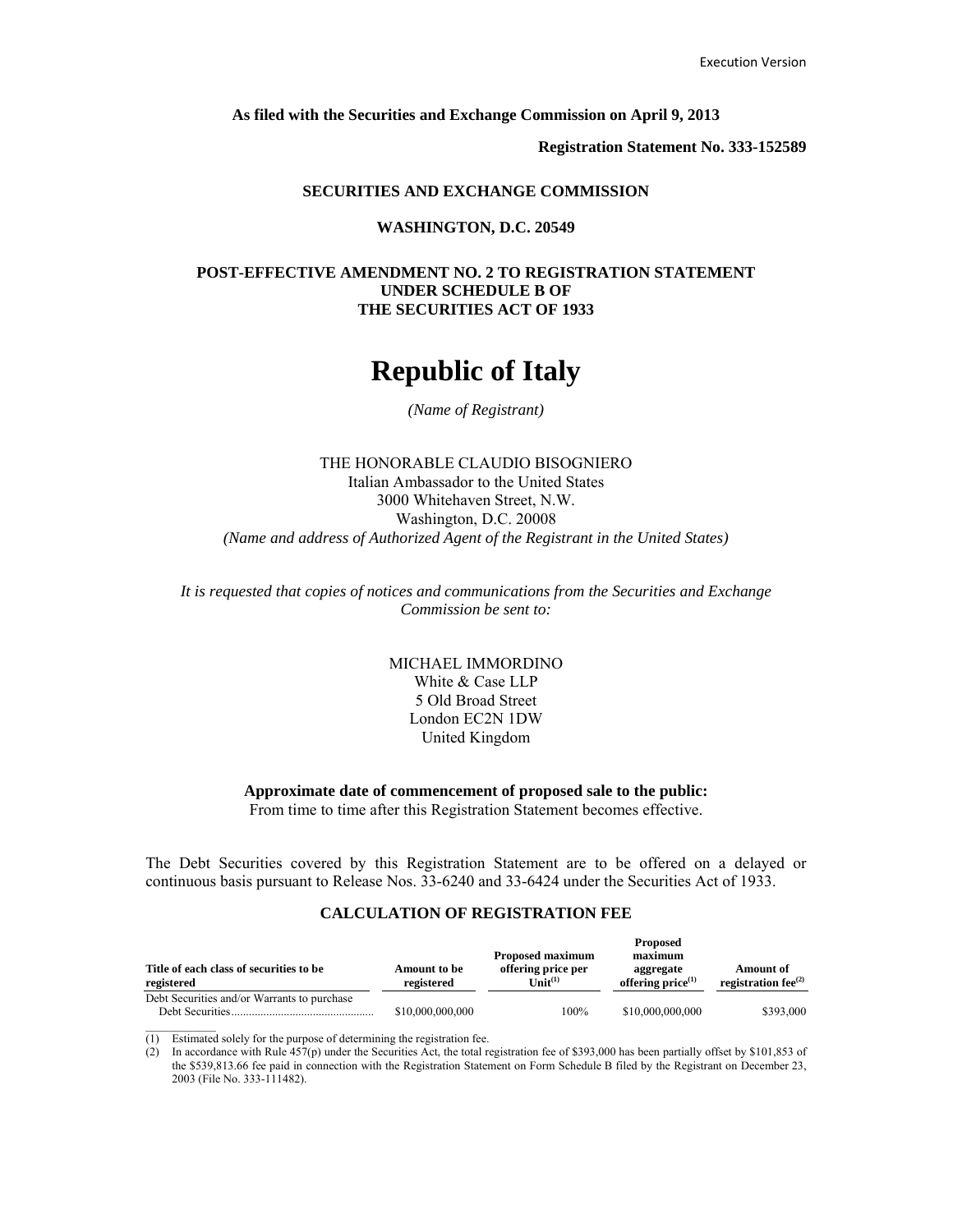The Registration hereby amends this Registration Statement on such date or dates as may be necessary to delay its effective date until the Registrant shall file a further amendment which specifically states that this Registration Statement shall thereafter become effective in accordance with Section 8(a) of the Securities Act of 1933 or until the Registration Statement shall become effective on such date as the Commission, acting pursuant to said Section 8(a), may determine.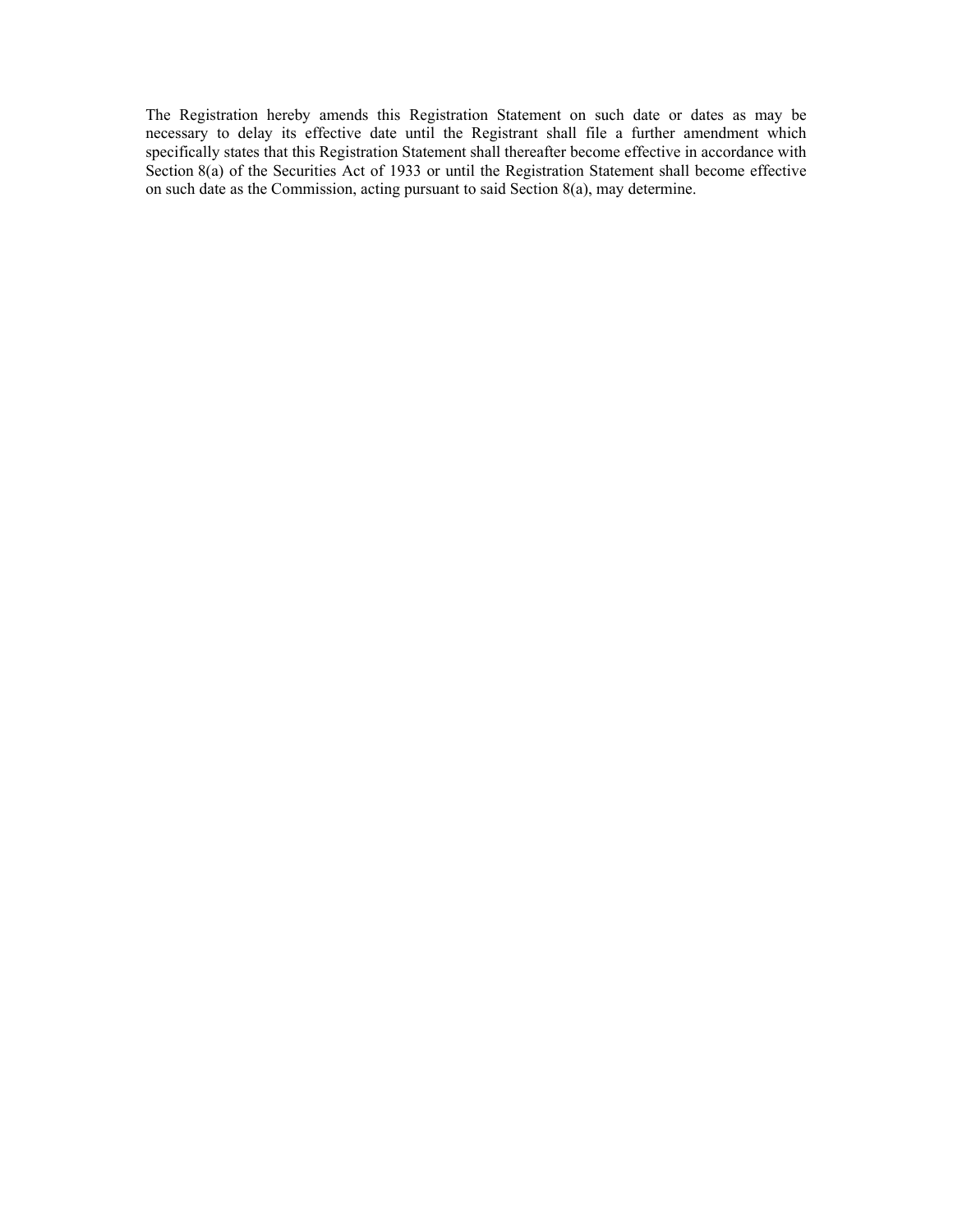# **Explanatory Note**

The Registrant has prepared this Post-Effective Amendment No. 2 to the Registration Statement under Schedule B (File No. 333-152589) for the purpose of filing with the Securities and Exchange Commission (i) an updated Prospectus and (ii) updated exhibits to the Registration Statement.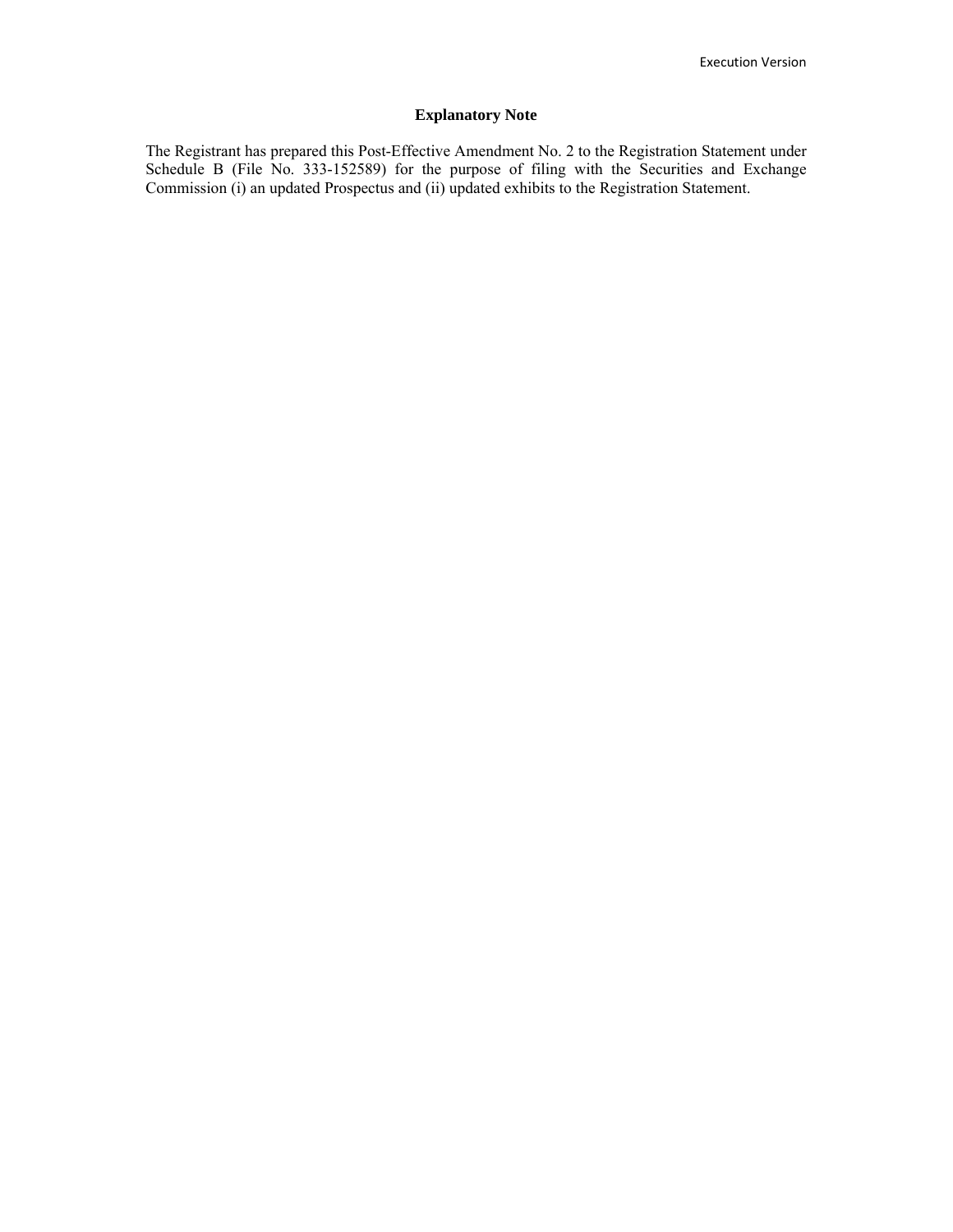**Subject to completion, dated April 9, 2013**

**PROSPECTUS**



**Republic of Italy**

# **Debt Securities and/or Warrants to Purchase Debt Securities**

- Up to US\$10,000,000,000 or its equivalent in other currencies or a composite of other currencies.
- The securities will be direct, unconditional and general obligations of the Republic of Italy, backed by the full faith and credit of the Republic of Italy.
- The securities may consist of bonds, notes or other evidences of indebtedness and may be issued with or without warrants to purchase other debt instruments.
- The securities may be exchangeable for other debt instruments issued by the Republic of Italy or by entities owned by the Republic of Italy.
- The securities will be offered from time to time as separate issues on terms set forth in supplements to this prospectus. The terms of each series of securities, including the principal amount, maturity, interest rate and initial offering price will be set forth in the supplement relating to that series of securities.
- The debt securities and the fiscal agency agreement described in this prospectus contain collective action clauses with provisions regarding future modifications to their terms. These provisions allow for modifications of certain terms of the securities by a vote or consent of the holders of the relevant percentage of the aggregate principal amount of debt securities outstanding as opposed to the individual approval of each holder. Under these provisions, which are described herein beginning on page 8, modifications affecting the Reserved Matters listed in the debt securities and the fiscal agency agreement, which includes modifications to payment, the maturity date, the interest rate or interest payment dates, currency, seniority or ranking, (1) may be made to a series of debt securities with (i) the affirmative vote of the holders of at least 75 percent or (ii) a written resolution signed by or on behalf of holders of at least 66 2/3 percent of the aggregate principal amount of the outstanding debt securities of that series; and (2) may be made to all outstanding series of debt securities with (i) the affirmative vote of all holders of at least 75 percent or (ii) a written resolution signed by or on behalf of all holders of at least 66 2/3 percent of the aggregate principal amount of all outstanding series of debt securities (taken in the aggregate) and with (i) the affirmative vote of the holders of more than 66 2/3 percent or (ii) a written resolution signed by or on behalf of holders of more than 50 percent of the aggregate principal amount of each outstanding series of debt securities (taken individually).

# **Neither the US Securities and Exchange Commission nor any state securities commission has approved these securities or passed on the adequacy of this prospectus. Any representation to the contrary is a criminal offense.**

**This prospectus may not be used to sell securities unless accompanied by a prospectus supplement.**

The date of this prospectus is , 2013.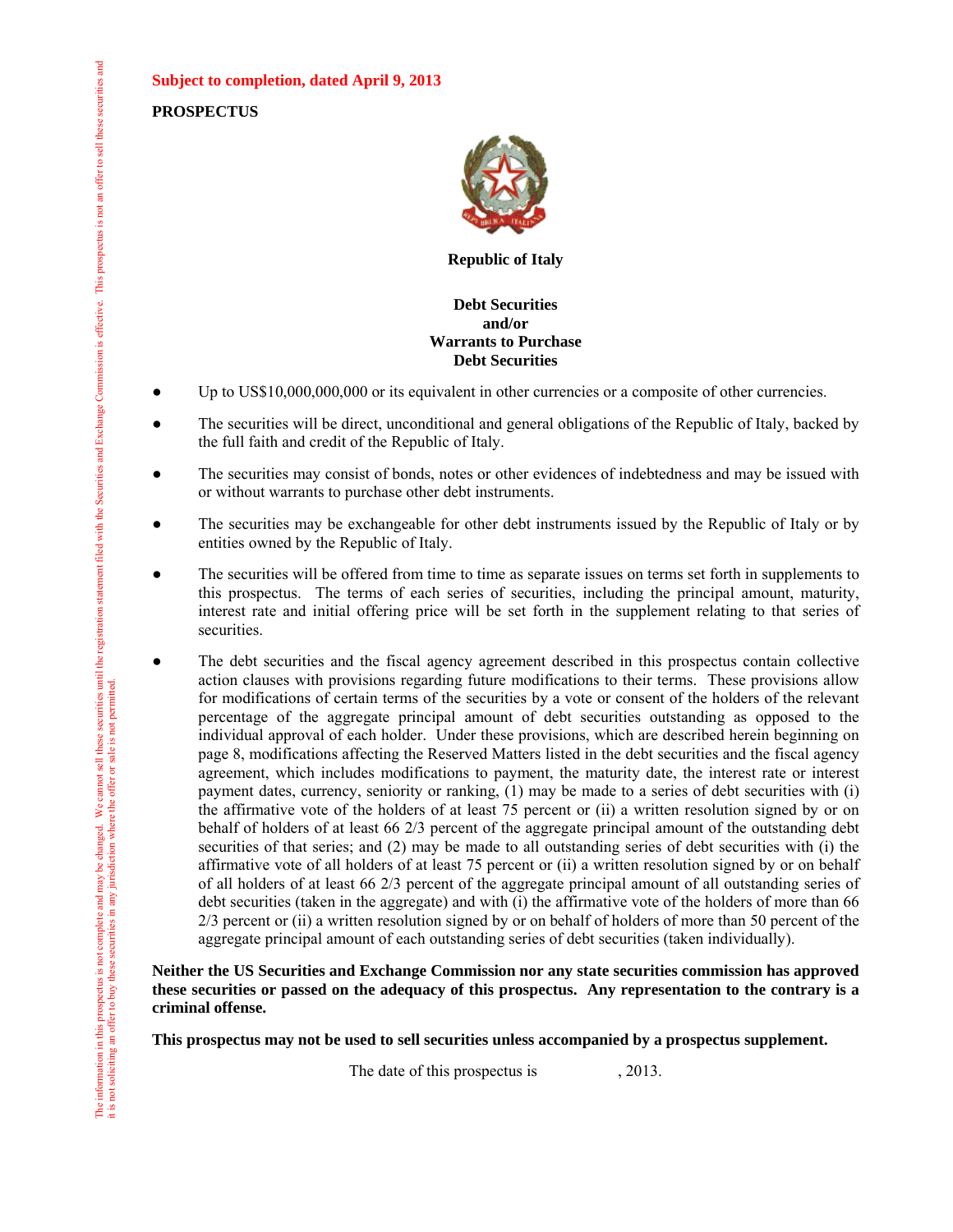# **TABLE OF CONTENTS**

# Page

EX-99.C: Consent of Dottoressa Maria Cannata

EX-99.D: Consent of White & Case LLP

EX-99.E: Consent of Legal Affairs Directorate of the Department of Treasury of the Ministry of Economy and Finance of Italy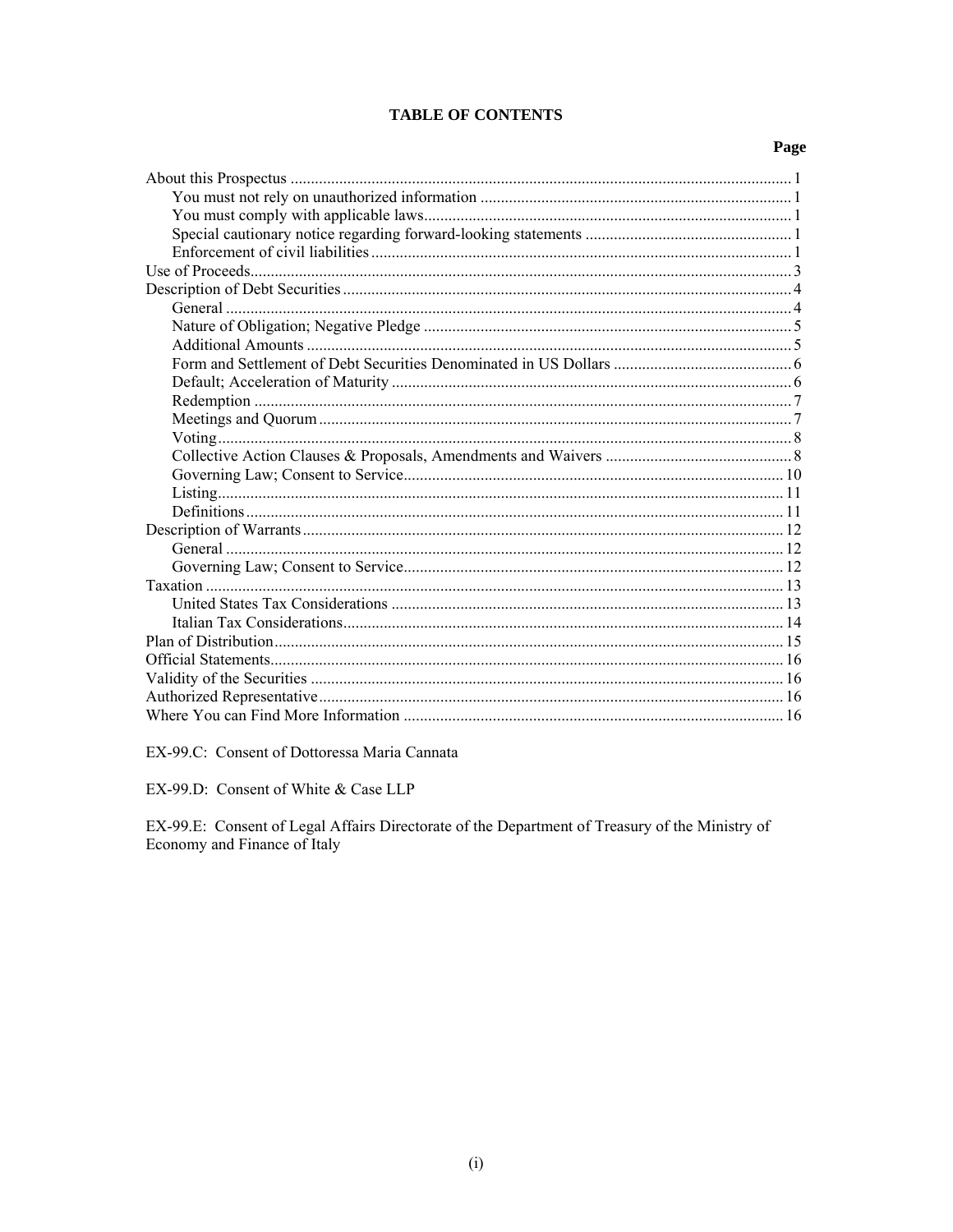#### **ABOUT THIS PROSPECTUS**

This prospectus provides you with a general description of the securities the Republic of Italy may offer. Each time the Republic of Italy sells securities, it will provide a prospectus supplement that will contain specific information about the terms of that offering. The prospectus supplement may also add, update or change information contained in this prospectus. If the information in this prospectus differs from any prospectus supplement, you should rely on the information in the prospectus supplement. You should read both this prospectus and the accompanying prospectus supplement together with additional information described below under the heading "Where You Can Find More Information".

#### **You must not rely on unauthorized information.**

No dealer, salesperson or other person is authorized to give any information or to represent anything not contained or incorporated by reference in this prospectus or the relevant prospectus supplement. You must not rely on any unauthorized information or representations.

#### **You must comply with applicable laws.**

This prospectus and the relevant prospectus supplement are not, and may not be used in connection with, an offer or solicitation by anyone in any jurisdiction in which the offer or solicitation is not authorized or in which the person making the offer or solicitation is not qualified to do so or to any person to whom it is unlawful to make an offer or solicitation. For a further description of certain restrictions of the offering and sale of the securities and the distribution of this prospectus and the relevant prospectus supplement, see "*Plan of Distribution*" as supplemented by information in the relevant prospectus supplement.

#### **Special cautionary notice regarding forward-looking statements.**

This prospectus incorporates by reference, and any accompanying prospectus supplement may contain or incorporate by reference, certain forward-looking statements as defined in Section 27A of the US Securities Act of 1933, with respect to certain of the plans and objectives of the government of the Republic of Italy and to the economic, monetary and financial conditions of the Republic of Italy. Such statements incorporated by reference in this prospectus include, but are not limited to, statements in our Annual Report on Form 18-K and amendments thereto for the year ended December 31, 2011 under the following headings: "*The Italian Economy*—*General*", "—*Gross Domestic Product*" and "—*Principal Sectors of the Economy*", "*Monetary System*—*Banking Regulation*", "*The External Sector of the Economy*—*Foreign Trade*" and "*Public Finance*—*The 2012 Economic and Financial Document*", "—*The Update of the 2012 Economic and Financial Document*", "—*Revenues and Expenditures*", "*Public Debt*—*Forecasted Debt-to-GDP Ratios*", and generally the exhibits thereto. By their nature, forward-looking statements involve risk and uncertainty, and the factors described in the context of such forward-looking statements could cause actual results and developments to differ materially from those expressed in or implied by such forward-looking statements.

All references in this prospectus and the prospectus supplement to "Italy" or the "Republic" are to The Republic of Italy, and all references to the "Government" are to the Government of The Republic of Italy.

# **Enforcement of civil liabilities**

Italy is a foreign sovereign government. Consequently, it may be difficult for investors to obtain or realize upon judgments of courts in the United States against Italy. Italy will irrevocably submit to the jurisdiction of the Federal and State courts in The City of New York and will irrevocably waive any immunity from the jurisdiction of such courts, to the extent permitted by Italian law, but not execution, attachment or process in the nature thereof. Italy will waive any objection to venue, in connection with any action arising out of or based upon the debt securities or the warrants brought by any holder of debt securities or warrants. Italy reserves the right to plead sovereign immunity under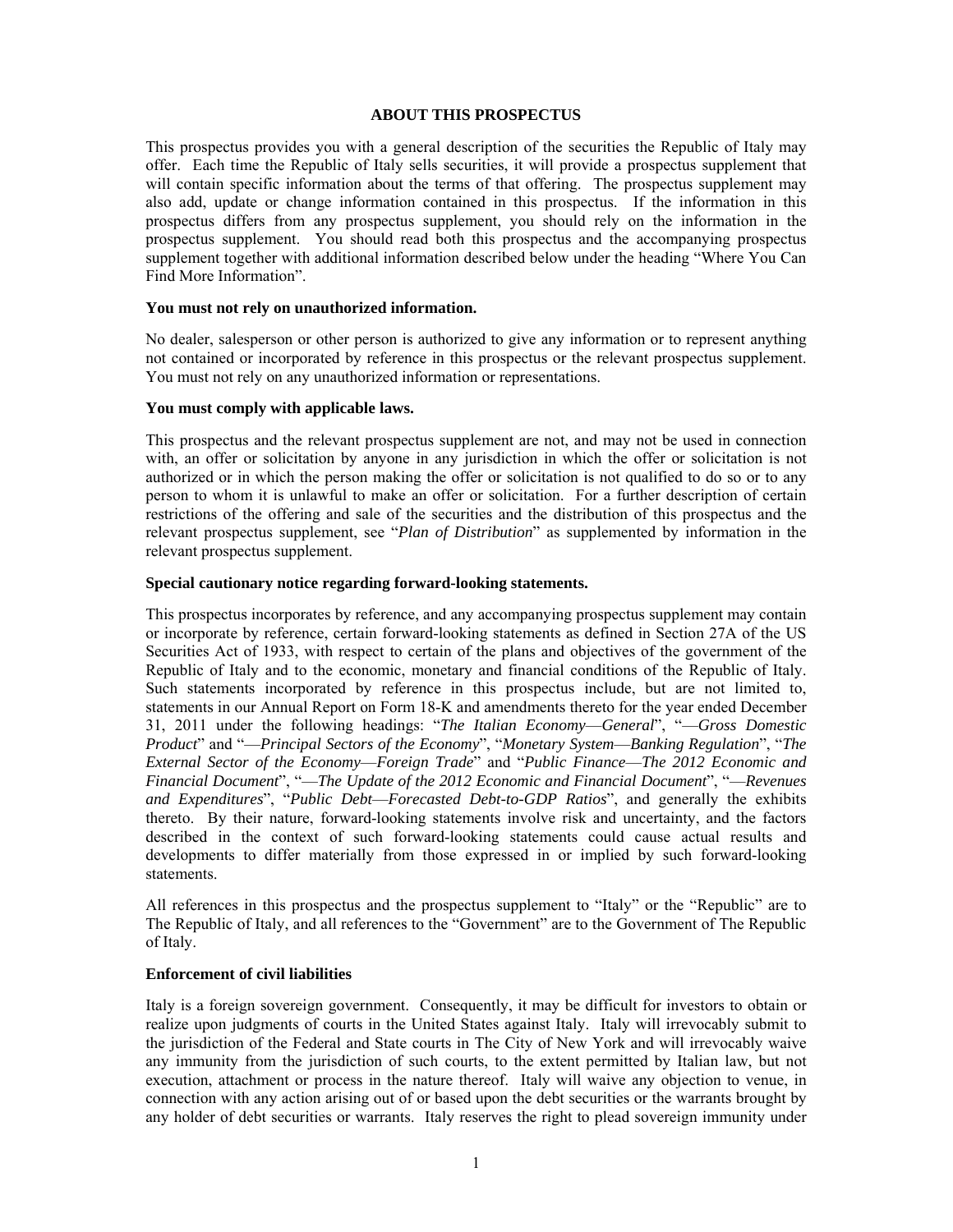the United States Foreign Sovereign Immunities Act of 1976 with respect to actions brought against it under United States Federal securities laws or any state securities laws. In the absence of a waiver of immunity by Italy with respect to these actions, it would not be possible to obtain a United States judgment in such an action against Italy unless a court were to determine that Italy is not entitled under the Immunities Act to sovereign immunity with respect to such action. Enforceability in Italy of final judgments of U.S. courts obtained in actions based on the civil liability provisions of the U.S. federal securities laws is subject, among other things, to the absence of a conflicting final judgment by an Italian court or of a previously instituted action pending in Italy among the same parties and arising from the same facts and circumstances and to the Italian courts' determination that the U.S. courts had jurisdiction, that process was appropriately served on the defendant, and that enforcement would not violate Italian public policy. In general, the enforceability in Italy of final judgments of U.S. courts obtained would not require retrial in Italy. In original actions brought before Italian courts, there is doubt as to the enforceability of liabilities based on the U.S. federal securities laws. The Italian courts may enter and enforce judgments in foreign currencies. See also "*Description of Debt Securities—Governing Law; Consent to Service*" and "*Description of Warrants—Governing Law; Consent to Service*".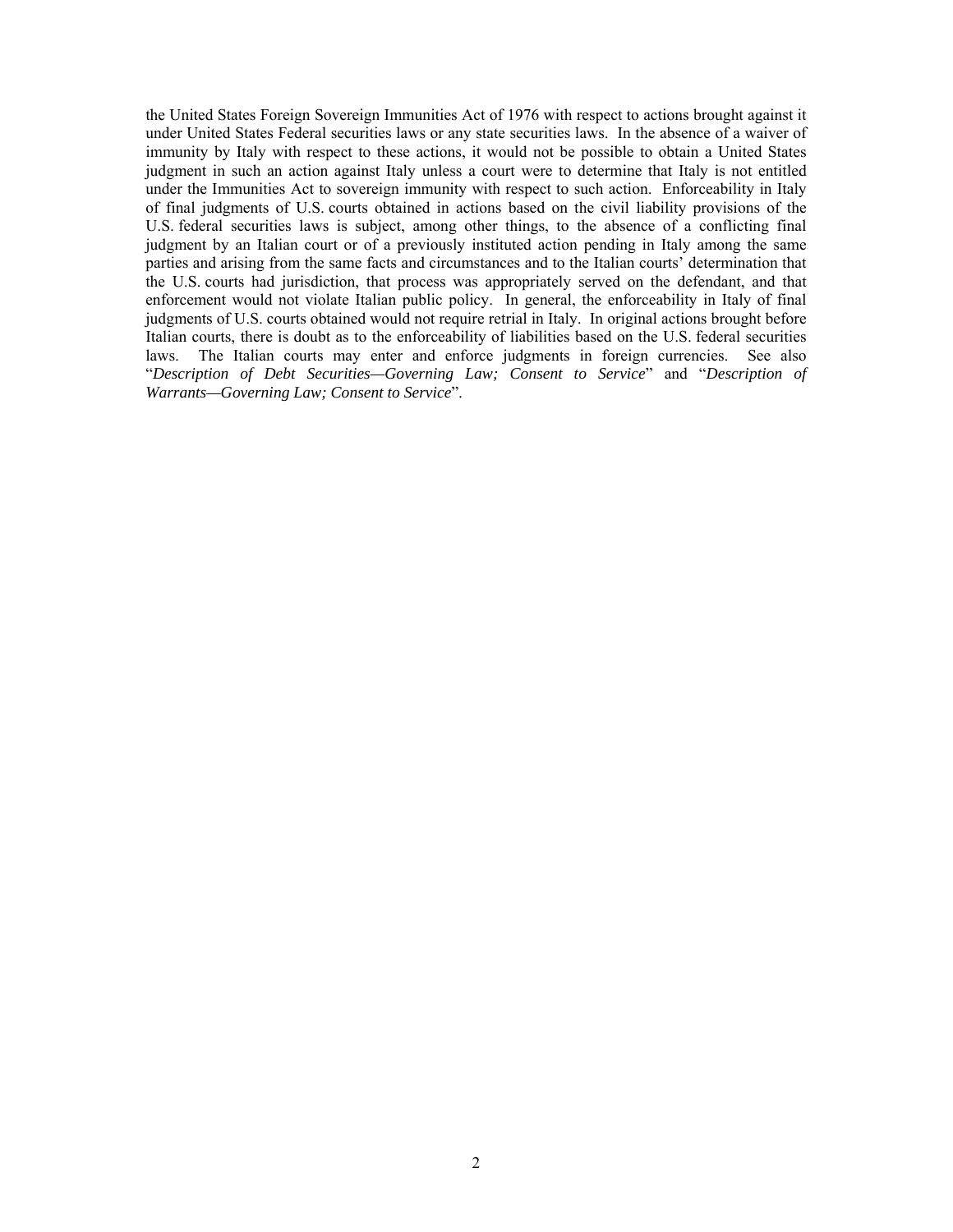# **USE OF PROCEEDS**

Unless otherwise indicated in the relevant prospectus supplement, the Government will use net proceeds from the sale of securities for general Government purposes, including debt management purposes.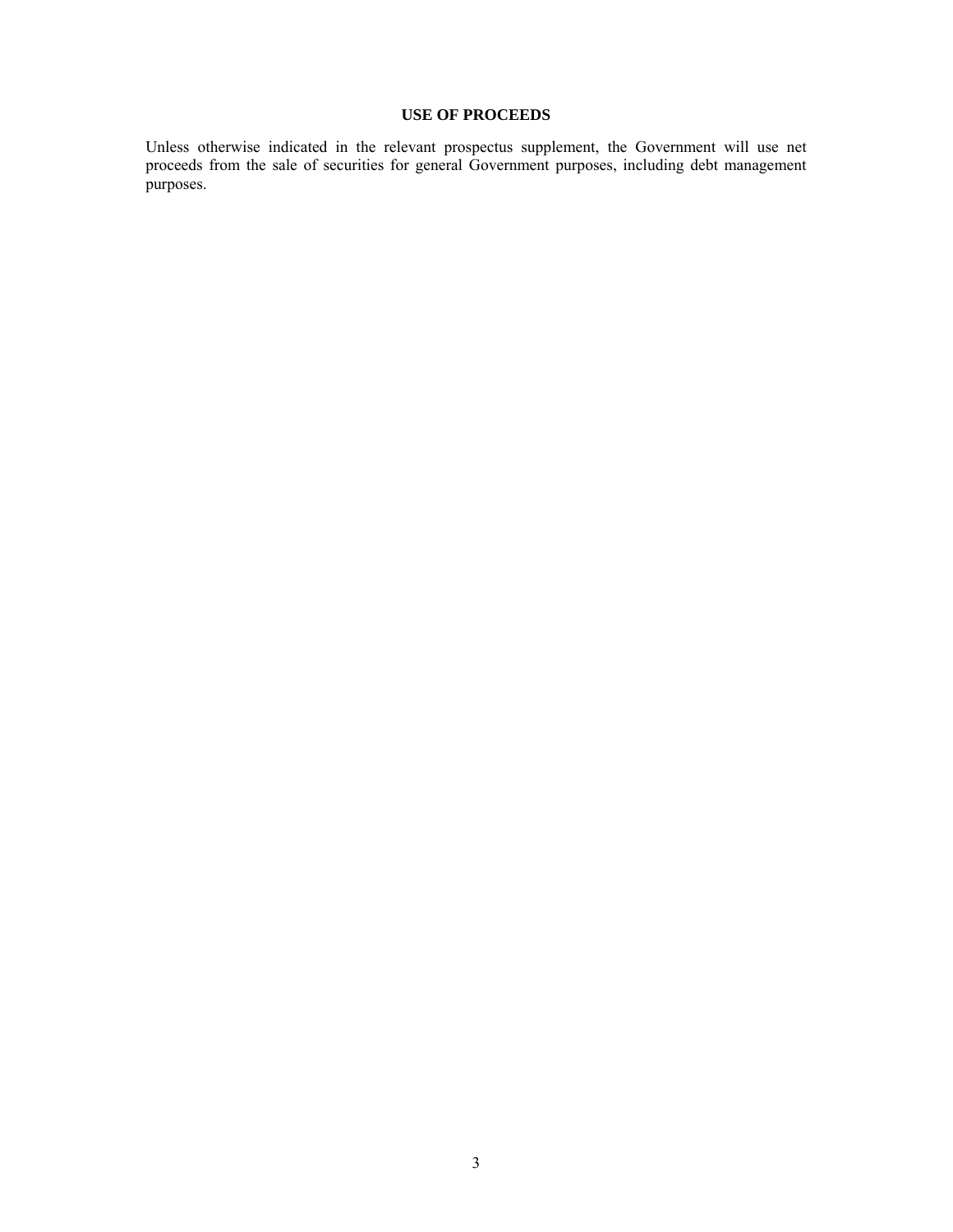#### **DESCRIPTION OF DEBT SECURITIES**

The following is a brief summary of the terms and conditions of the debt securities that we may issue from time to time and the fiscal agency agreement that governs the debt securities. We have filed or will file copies of the forms of debt securities and the fiscal agency agreement as exhibits to our Registration Statement or an amendment to our Annual Report. Because this is only a summary, you should read the form of debt securities and the fiscal agency agreement in their entirety. You can find the definitions of certain terms used in this description under the subheading "—*Definitions*".

#### **General**

We may issue debt securities in one or more series, as authorized from time to time by Italy. The following terms and other specific provisions of each series of debt securities will be described in a free-writing prospectus and a prospectus supplement relating to that series:

- the designation of the securities;
- the aggregate principal amount and any limitation on the principal amount;
- the currency or currencies in which the securities will be denominated and in which payment will be made;
- the authorized denominations of the securities;
- the percentage of principal amount at which we will issue the securities;
- the maturity date of the securities;
- the interest rate and the manner in which the interest rate will be determined;
- the interest payment dates, if any, and the dates from which interest will accrue;
- the index, price or formula which we will use to determine the amount of payment of principal, premium or interest;
- the terms on which we will redeem or repurchase securities and any sinking fund provisions;
- any terms for the exchange or conversion of the securities; and
- whether the securities will be in bearer form, or in fully registered form, or both, and any restrictions on the exchange of one form for another.

We will also describe in the prospectus supplement any special United States federal income tax and other considerations applicable to any debt securities which we may issue:

- with original issue discount;
- denominated in a currency other than U.S. dollars; or
- with payments determined by reference to an index.

A fiscal agent will act as our agent in connection with the debt securities. The duties of the fiscal agent will be governed by the fiscal agency agreement. The fiscal agent is our agent and is not a trustee for the holders of debt securities. The fiscal agent does not have the same responsibilities or duties to act for holders of debt securities as a trustee would. We may maintain deposit accounts and conduct other banking transactions in the ordinary course of business with the fiscal agent.

Except as may otherwise be indicated in any prospectus supplement, Italy will reserve the right to issue, from time to time and without the consent of the holders of the relevant debt securities, further securities having identical terms and conditions of others previously issued, so that the securities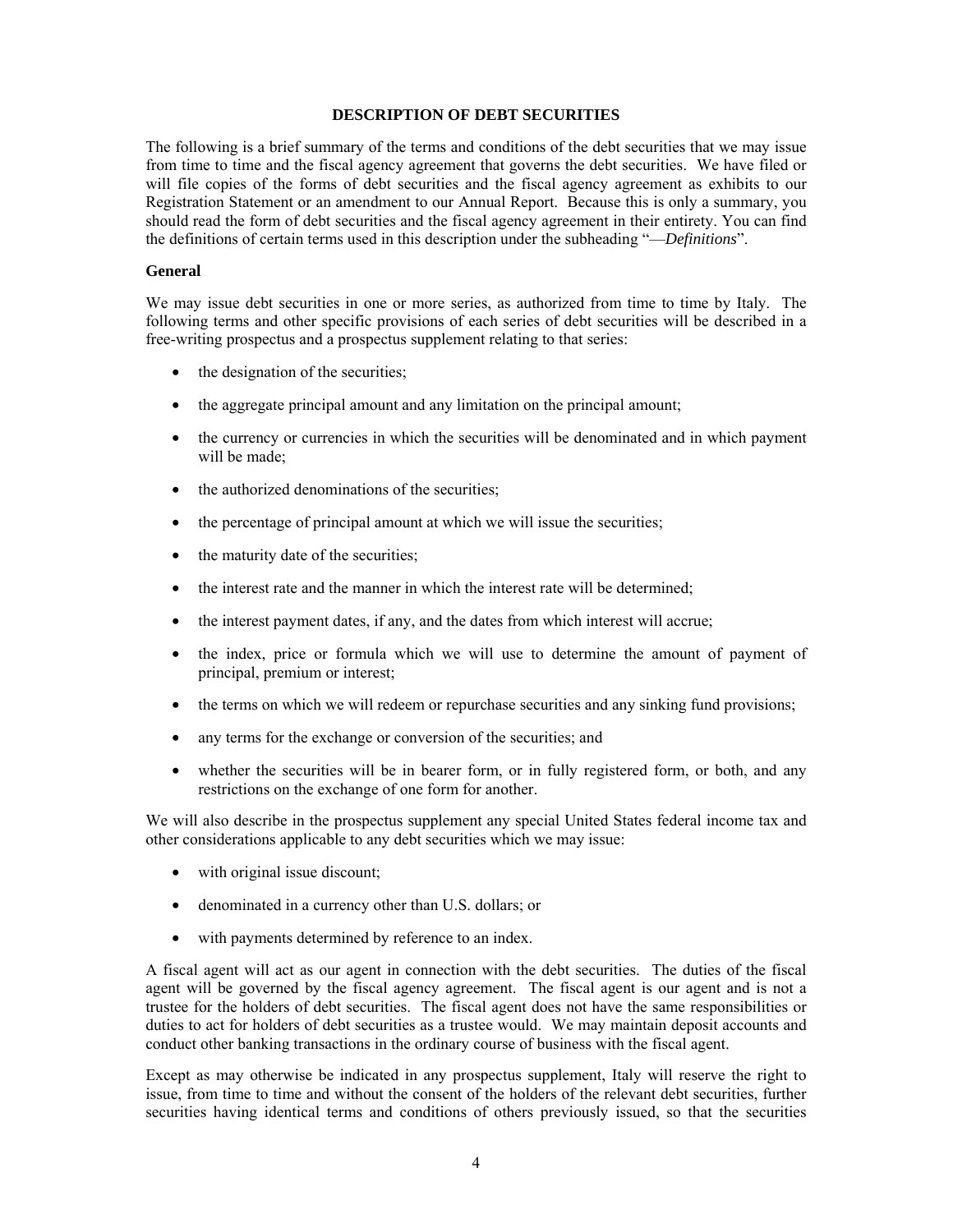subsequently issued may be consolidated with, form a single series with and increase the aggregate principal amount of, the debt securities initially issued.

We may issue debt securities at a discount, bearing no interest or bearing interest at a rate below market rates. If we issue discount securities, we will sell them at a discount below their stated principal amount. We will describe any special considerations related to discounted debt securities in the prospectus supplement for those securities.

The prospectus supplement will specify the place and the currency for payment of principal, interest and any premium on the debt securities. Unless we specify otherwise in the prospectus supplement, we will pay interest on fully registered debt securities by mailing a check to the registered holders on the record date.

# **Nature of Obligation; Negative Pledge**

The debt securities will be the direct, unconditional, unsecured and general obligations of Italy. They will rank equally with all of our present and future unsecured and unsubordinated general borrowing except for such obligations as may be preferred by mandatory provisions of international treaties and similar obligations to which Italy is a party. The full faith and credit of Italy will be pledged for the due and punctual payment of the debt securities and for the due and timely performance of all of our obligations under the debt securities. We will pay principal and interest on the debt securities out of the Ministry of Economy and Finance of Italy.

As long as any debt security remains outstanding, we will not create any Encumbrance on our revenues or assets to secure any Public External Indebtedness, without equally and ratably securing the outstanding debt.

# **Additional Amounts**

All payments of principal and interest on the debt securities shall be made free and clear of, and without withholding or deduction for, any Italian taxes. If any payment of principal or interest is not exempt from Italian tax, we will pay to you the additional amounts necessary to make the net payment you receive not less than the amount you would have received if Italian taxes had not been imposed. No additional amounts will be paid to you if:

- You are able to avoid Italian taxes by making a declaration of non-residence or claiming an exemption from the relevant tax authority;
- You present debt securities for payment more than 30 days after you were entitled to receive payment. This provision does not apply if you would have been entitled to receive additional amounts had you presented the debt securities for payment prior to the expiration of the 30 day period;
- A tax applied by a Member State by way of withholding, deduction or otherwise is imposed on a payment of principal or interest to you and is required to be made pursuant to European Council Directive 2003/48/EC or any other Directive implementing the conclusions of the ECOFIN Council meeting of 26-27 November 2000 on the taxation of savings income or any law implementing or complying with, or introduced in order to conform to, these Directives; or
- You would have been able to avoid such withholding or deduction by presenting debt securities for payment to another Paying Agent in a Member State of the European Union.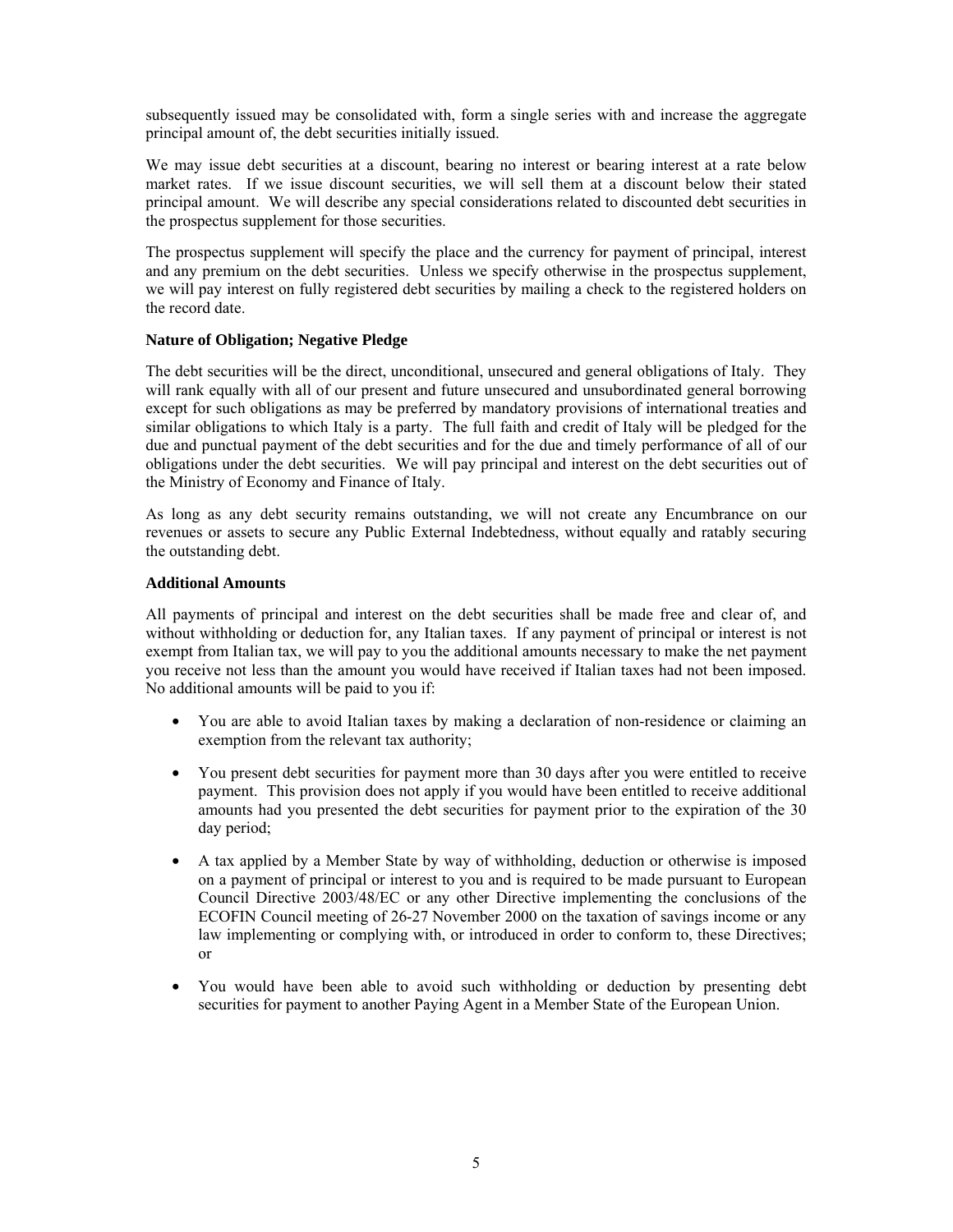# **Form and Settlement of Debt Securities Denominated in US Dollars**

Except as may otherwise be indicated in any prospectus supplement:

- each series of debt securities denominated in US dollars will be issued in the form of one or more global notes in fully registered form, in a minimum denomination of US\$100,000 and integral multiples of US\$1,000 in excess thereof, without coupons, which will be deposited on or about the date indicated in the prospectus supplement with Citibank, N.A. as custodian for, and registered in the name of Cede  $\&$  Co. as nominee of, The Depository Trust Company ("DTC");
- subject to certain exceptions, beneficial interests in such global notes will be represented through accounts of financial institutions acting on behalf of beneficial owners as direct and indirect participants in DTC; investors may elect to hold interests in the global notes through DTC in the United States or through Euroclear Bank S.A./N.V. ("Euroclear") or Clearstream Banking, société anonyme ("Clearstream"), in Europe, if they are participants in such systems, or indirectly through organizations that are participants in such systems; Euroclear and Clearstream will in turn hold interests in the global notes as indirect participants in DTC;
- subject to certain exceptions, owners of beneficial interests in such global notes will not be entitled to have debt securities registered in their names, will not receive or be entitled to receive physical delivery of debt securities under their terms or the fiscal agency agreement governing such debt securities;
- delivery of such debt securities will be made against payment therefore in same-day funds on the date indicated in the relevant prospectus supplement.

# **Default; Acceleration of Maturity**

Each of the following is an event of default under any series of debt securities:

- We default in any payment of principal, premium or interest on any debt securities of that series and the default continues for a period of more than 30 days after the due date.
- We fail to perform or observe any other obligation under any debt securities of that series and the default continues for a period of 60 days following written notice to us of the default by any holder.
- Any other present or future Public External Indebtedness in an amount equal to or exceeding US\$50 million (or its equivalent) becomes due and payable prior to its stated maturity by reason of default in payment of principal thereof of premium, if any, or interest thereon.
- Any other Public External Indebtedness in an amount equal to or exceeding US\$50 million (or its equivalent) is not paid at its maturity as extended by any applicable grace period.
- We declare a general moratorium on the payment of any Public External Indebtedness.

If any of the events of default described above occurs and is continuing, the holders of at least 25 percent of the aggregate principal amount of the outstanding debt securities of a series may, by giving a written demand to us and the fiscal agent, declare the principal and accrued interest on the debt securities of that series to be immediately due and payable on the date that written notice of acceleration is received by us and the fiscal agent, unless all such defaults have been remedied or waived prior to the receipt of such written notice. For debt securities issued at a discount, the amount of principal accelerated will be described in the prospectus supplement. The holders of more than 50 percent of the aggregate principal amount outstanding of the debt securities may rescind or annul a notice of acceleration.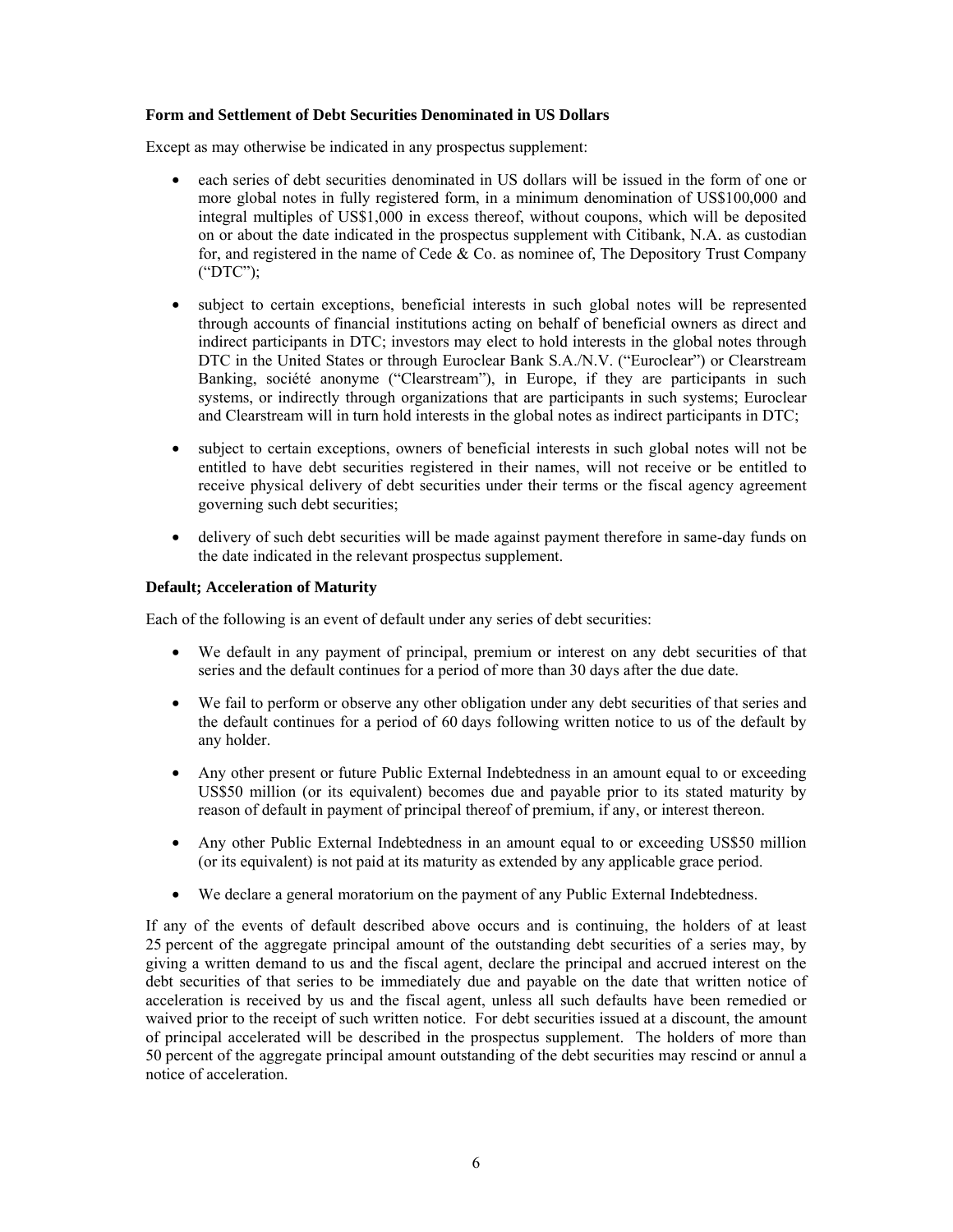We are not required to furnish any periodic evidence of the absence of defaults. A default in one series of debt securities will not constitute a default in another series of debt securities, or permit the acceleration of the maturity of another series of debt securities, unless the maturity of the series of debt securities is accelerated by reason of default as described above.

# **Redemption**

A series of debt securities may provide for mandatory redemption by us or at our election. If we redeem debt securities under a mandatory redemption provision, we will give not more than 60 days' nor less than 30 days' notice of redemption. If we are not redeeming all of the debt securities in a series, the debt securities to be redeemed will be selected by lot by the fiscal agent. Unless all the debt securities of a series to be redeemed are registered debt securities or bearer debt securities registered as to principal, we will publish a notice of redemption at least twice prior to the redemption date. We will publish the notice in a newspaper printed in the English language with general circulation in Europe. We will also publish notice of redemption in any other place set forth in the debt securities. We will also mail notice of redemption to holders of registered debt securities of the series, and to those holders of bearer debt securities of the series who have registered the principal of their debt securities. We will mail the notice to the holders' last addresses as they appear on the register for the debt securities of such series.

# **Meetings and Quorum**

We may call a meeting of the holders of a series of debt securities at any time regarding the fiscal agency agreement or that series of debt securities. In addition, we will call a meeting of the holders of any series of debt securities or if an event of default has occurred and is continuing and the holders of at least ten percent of the aggregate principal amount outstanding of that series request a meeting in writing. We will determine the time and place of the meeting and notify the holders of the time, place and purpose of the meeting, specify the record date for the meeting, form used to appoint a proxy and set out any other information necessary. The notice will be published in the English language not less than 21 days before the meeting or in case of an adjourned meeting for at least 14 days prior to the date of the adjourned meeting. The chair of any meeting of holders will be appointed by us or if we fail to appoint such chair or the person nominated by us is not present at the meeting, the chair will be appointed by the holders of more than 50 percent of the aggregate principal amount of the outstanding debt securities represented at the meeting.

Only holders of a series of debt security and their proxies are entitled to vote at a meeting of holders. Holders or proxies representing at least 50 percent of the aggregate principal amount of the outstanding debt securities of a series will normally constitute a quorum. However, if a meeting is adjourned for a lack of a quorum, then holders or proxies representing at least 25 per cent of the aggregate principal amount of the outstanding debt securities will constitute a quorum when the meeting is rescheduled. For purposes of a meeting of holders that proposes to discuss Reserved Matters holders or proxies representing at least 66 2/3 percent of the aggregate principal amount of the outstanding debt securities of a series will constitute a quorum.

A written resolution signed by or on behalf of holders of the requisite majority of the outstanding debt securities of a series then outstanding will be valid for all purposes as if it was a resolution passed at a meeting of holders duly convened and held in accordance with these provisions.

Each holder of an outstanding debt security may appoint any person to act as its proxy in connection with any meeting of holders of which the holder is entitled to vote or the signing of any written resolution that the holder is entitled to sign by delivering written notice to us not less than 48 hours before the meeting of holder or the signing of a written resolution. A proxy must be appointed by the form enclosed with the notice of the meeting of holders to be valid. A duly appointed proxy will remain in force until we have received notice or have otherwise being informed of the revocation or amendment of the proxy at least 48 hours before the time fixed for the commencement of the meeting for which the proxy intends to cast its vote or sign a written resolution.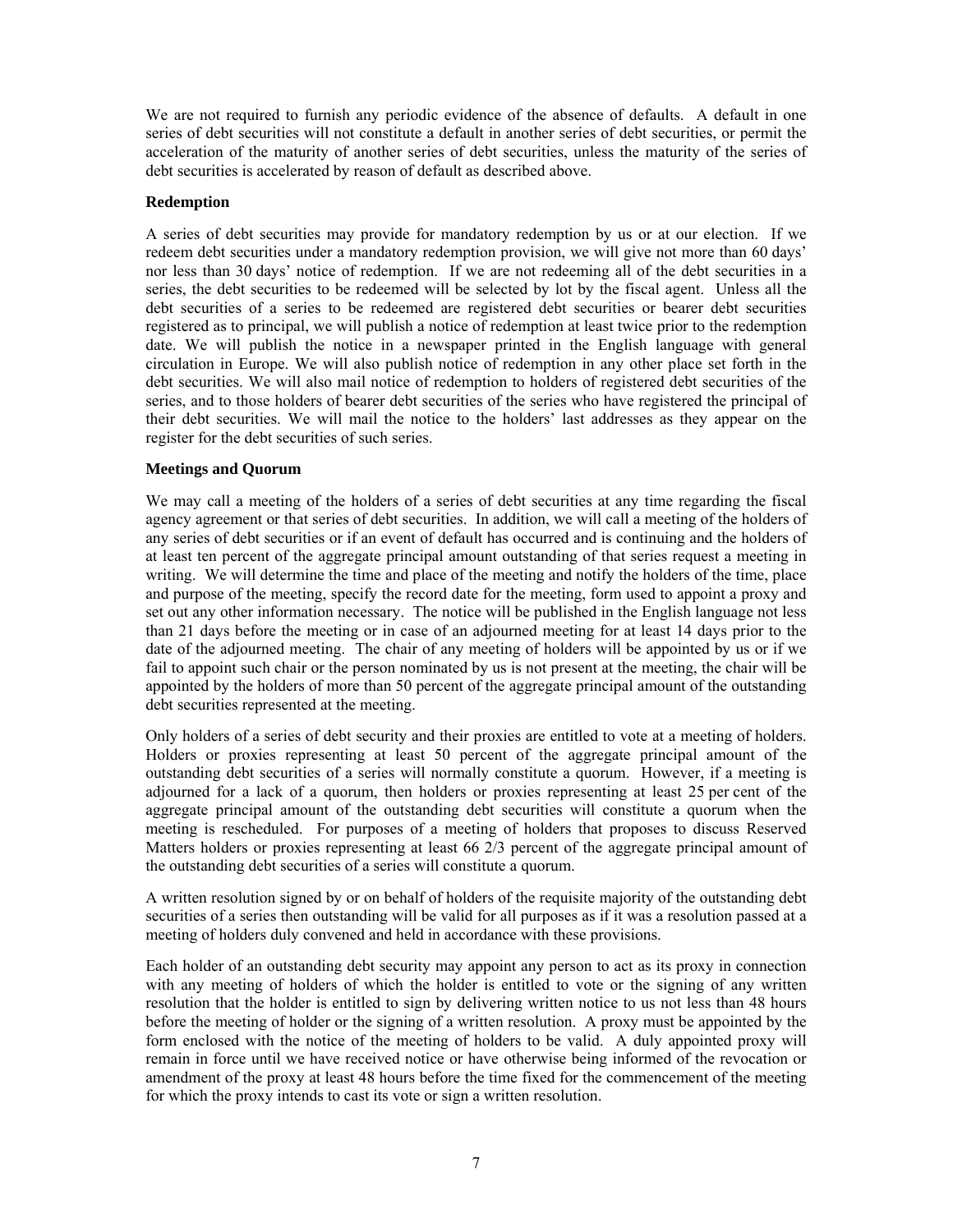A resolution duly passed at a meeting of holders convened and held in accordance with these provisions, and a written resolution duly signed by the requisite majority of holders, will be binding on all holders, whether or not the holder was present at the meeting, voted for or against the resolution or signed the written resolution.

# **Voting**

A holder may cast a vote on each proposal and or propose amendment equal in number to the principal amount of the holder's outstanding debt securities.

In the case of a Cross Series Amendment and/or Cross Series Proposal:

- involving debt securities denominated in more than one currency, the principal amount of each debt securities will be determined based on the principal amount of each affected debt security will be equal to the amount of euro that could have been obtained on the record date for the proposed modification with the principal amount of that debt security, using the applicable euro foreign exchange reference rate for the record date published by the European Central Bank.
- involving an Index Linked Obligation, the principal amount of each debt securities will be determined based on the principal amount of each such Index Linked Obligation will be equal to its adjusted nominal amount.
- involving a zero coupon obligation that did not formally constitute a component part of an Index Linked Obligation the principal amount of each debt securities will be determined based on the principal amount of each such zero coupon obligation will be equal to its nominal amount or, if its stated maturity date has not yet occurred, to the present value of its nominal amount.
- involving a zero coupon obligation that did formally constitute a component part of an Index Linked Obligation the principal amount of each debt securities will be determined based on the principal amount of each such zero coupon obligation that formerly constituted the right to receive (i) a non index linked payment of principal or interest will be equal to its nominal amount or, if the stated maturity date of the non index linked payment has not yet occurred, to the present value of its nominal amount; and (ii) an index linked payment of principal or interest will be equal to its adjusted nominal amount or, if the stated maturity date of the index linked payment has not yet occurred, to the present value of its adjusted nominal amount.

# **Collective Action Clauses & Proposals, Amendments and Waivers**

Each series of debt securities will contain collective action clauses with provisions regarding future modifications to their terms and the terms of the fiscal agency agreement to the extent that it affects that series. These clauses are described below.

We may generally modify or take actions with respect to the fiscal agency agreement to the extent that it affects a series of debt securities or the terms of any series of debt securities:

- with the affirmative vote of the holders of more than 50 percent of the aggregate principal amount of the outstanding debt securities of that series that are represented at a meeting; or
- with the written consent of the holders of more than 50 percent of the aggregate principal amount of the outstanding debt securities of that series.

However, we may generally modify, amend, change or waive a Reserved Matter:

• to the extent that it affects a series of outstanding debt securities or the terms of any series of outstanding debt securities with (i) the affirmative vote of holders of at least 75 percent of the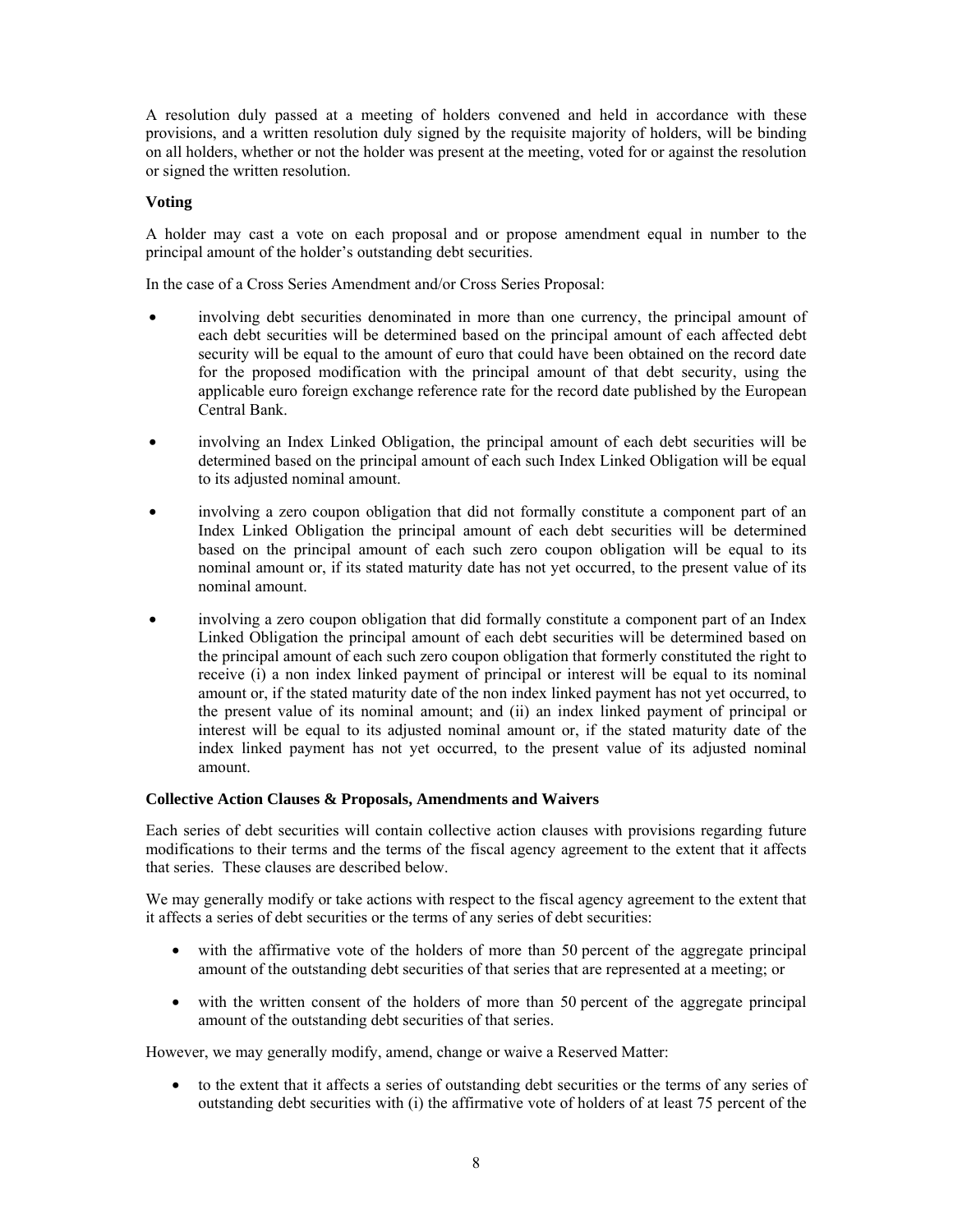aggregate principal amount of the outstanding debt securities of that series that are represented at a meeting; or (ii) a written resolution signed by or on behalf of holders of at least 66 2/3 percent of the aggregate principal amount of the outstanding debt securities of that series that are represented at a meeting;

• to the extent that it affects a Cross Series Amendment and/or Cross Series Proposal affecting the terms and conditions of all series of outstanding debt securities

 (i) the affirmative vote of at least 75 percent of the aggregate principal amount of the outstanding debt securities represented at separate duly called meetings of the holders of the outstanding debt securities of all the series (taken in the aggregate) that would be affected by the proposal and/or proposed amendment; or (ii) a written resolution signed by or on behalf of the holders of at least 66 2/3 percent of the aggregate principal amount of the outstanding debt securities of all the series (taken in the aggregate) that would be affected by the proposal and/or proposed amendment;

and

(i) the affirmative vote of more than  $66\frac{2}{3}$  percent of the aggregate principal amount of the outstanding debt securities represented at separate duly called meetings of the holders of each series of debt securities (taken individually) that would be affected by the proposal and/or proposed amendment; or (ii) a written resolution signed by or on behalf of the holders of more than 50 percent of the aggregate principal amount of the then outstanding debt securities of each series (taken individually) that would be affected by the proposal and/or proposed amendment.

*Reserved Matters* are:

- change the due date for the payment of the principal, premium or any installment of interest on the outstanding debt securities of the series;
- reduce any amount, including any overdue amount, payable on the outstanding debt securities of the series;
- change the method used to calculate any amount payable on the outstanding debt securities of the series;
- reduce the redemption price for the outstanding debt securities or change any date on which the outstanding debt securities may be redeemed;
- change the currency in which interest, premium or principal will be paid or the places at which interest, premium or principal of the outstanding debt securities of the series is payable;
- impose any condition on or otherwise modify our obligations to make payments on the outstanding debt securities;
- except as permitted by any related guarantee, release any guarantee issued in relation on the outstanding debt securities or change the terms of that guarantee;
- except as permitted by any related security agreement, release any collateral that is pledged or charged as security for the payment on the outstanding debt securities or change the terms on which that collateral is pledged or charged;
- change any payment related circumstance under which the outstanding debt securities may be declared due and payable prior to their stated maturity;
- change the seniority or ranking of the outstanding debt securities;
- change the governing law provision of outstanding debt securities of the series;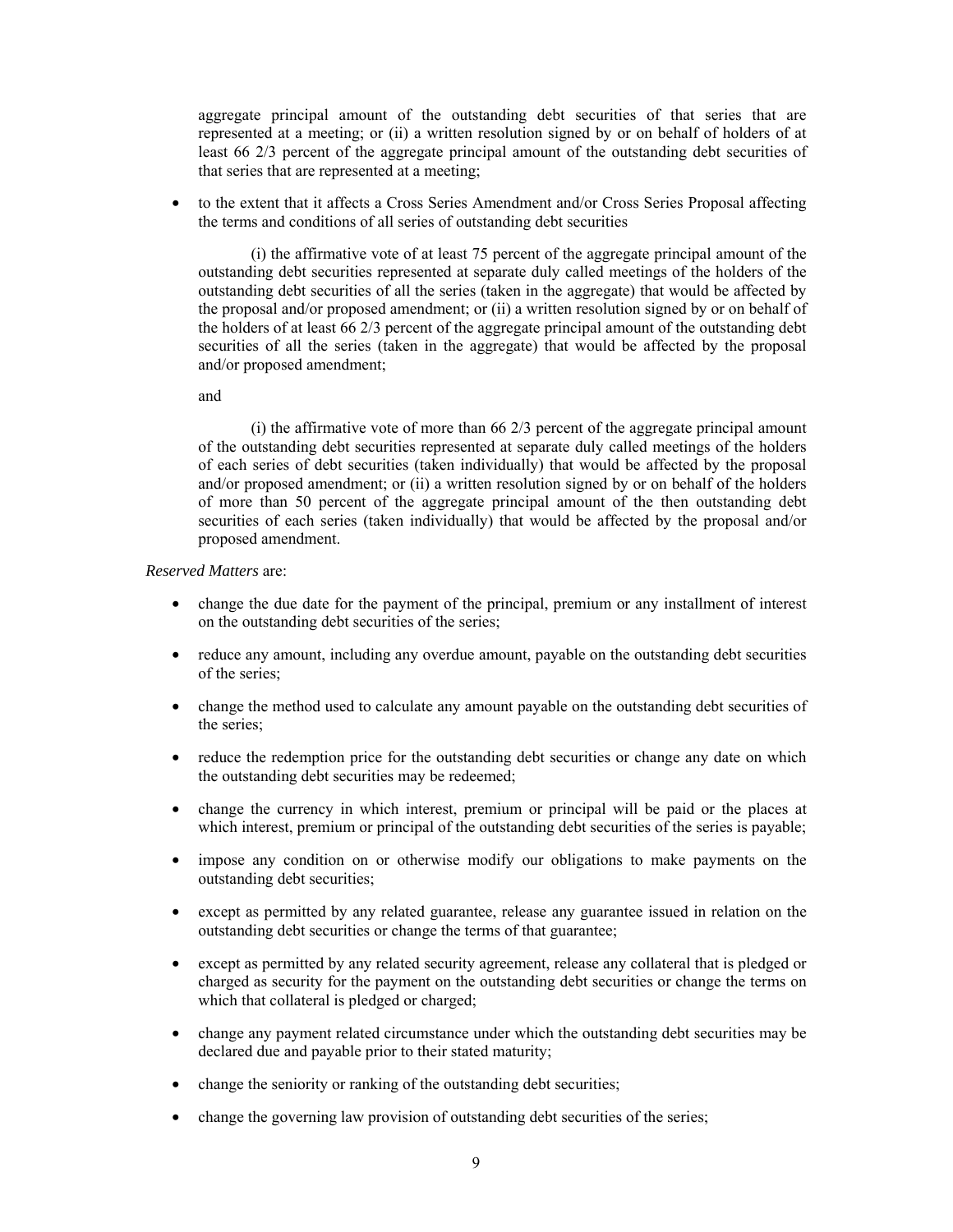- change the courts to the jurisdiction of which we have submitted, our obligation under the fiscal agency agreement or the terms and conditions of the debt securities of the series to appoint and maintain an agent for service of process or our waiver of immunity in respect of actions or proceedings brought by any holder based upon a debt security of the series;
- change the principal amount of outstanding debt securities or, in the case of a Cross Series Amendment and/or Cross Series Proposal, the principal amount of outstanding debt securities of any other series required to approve a proposed amendment in relation to the outstanding debt securities, the principal amount of outstanding debt securities required for a quorum to be present, or the rules for determining whether a debt security is outstanding for these purposes; or
- change the definition of Reserved Matters.

With respect to Cross Series Amendments and/or Cross Series Proposals, a separate meeting for each affected series of outstanding debt securities will be called and held or a separate written resolution signed for each affected series of outstanding debt securities, in relation to any amendment or proposal.

We may, without the consent of any holder of debt securities, amend the fiscal agency agreement or the outstanding debt securities of a series for the purpose of:

- to correct a manifest error or cure an ambiguity;
- if the amendment is of a formal or technical nature or for the benefit of the holders of the outstanding debt securities;

We will publish the details of any amendment of the outstanding debt securities of the series within ten days of the amendment becoming legally effective.

For purposes of determining whether the required percentage of holders of the debt securities of a series are present at a meeting for quorum purposes, or has consented to or voted in favor of any request, demand, authorization, direction, notice, consent, waiver, amendment, modification or supplement to the debt securities of that series or the fiscal agency agreement, or whether the required percentage of holders has delivered a notice of acceleration of the debt securities of a series, debt securities that we own directly or indirectly will be disregarded and deemed not to be outstanding. For this purpose, debt securities that we own directly or indirectly would include any debt securities owned by or on behalf of the central Government or any of its ministries or owned through corporations or public law entities (generally, entities that by force of law carry out activities in the general public interest, such as INPS, INAIL and INPDAP, the three principal social security agencies for private and government employees). Debt securities that we own directly or indirectly would not, however, include debt securities owned by the Bank of Italy and any of Italy's regions, provinces and other local government entities.

# **Governing Law; Consent to Service**

The debt securities will be governed by and construed in accordance with the laws of the State of New York. Matters required to be governed by the laws of the Republic of Italy, including authorizations and execution will be governed by the laws of the Republic of Italy.

We will appoint the Honorable Claudio Bisogniero, our Ambassador to the United States, 3000 Whitehaven Street, N.W., Washington, D.C. 20008, and his successor or, in each case, his Chargé d'Affaires *ad interim*, acting in the absence of the Ambassador, as our authorized agent in the United States. Process may be served on our authorized agent in any action arising out of or based on the debt securities which may be instituted in any State or Federal court in The City of New York by the holder of any debt security. We will irrevocably submit to the jurisdiction of any such court in respect of any such action. Italy will waive irrevocably any immunity to service of process and any obligation to venue in any such action which may be instituted in any such court or (except as to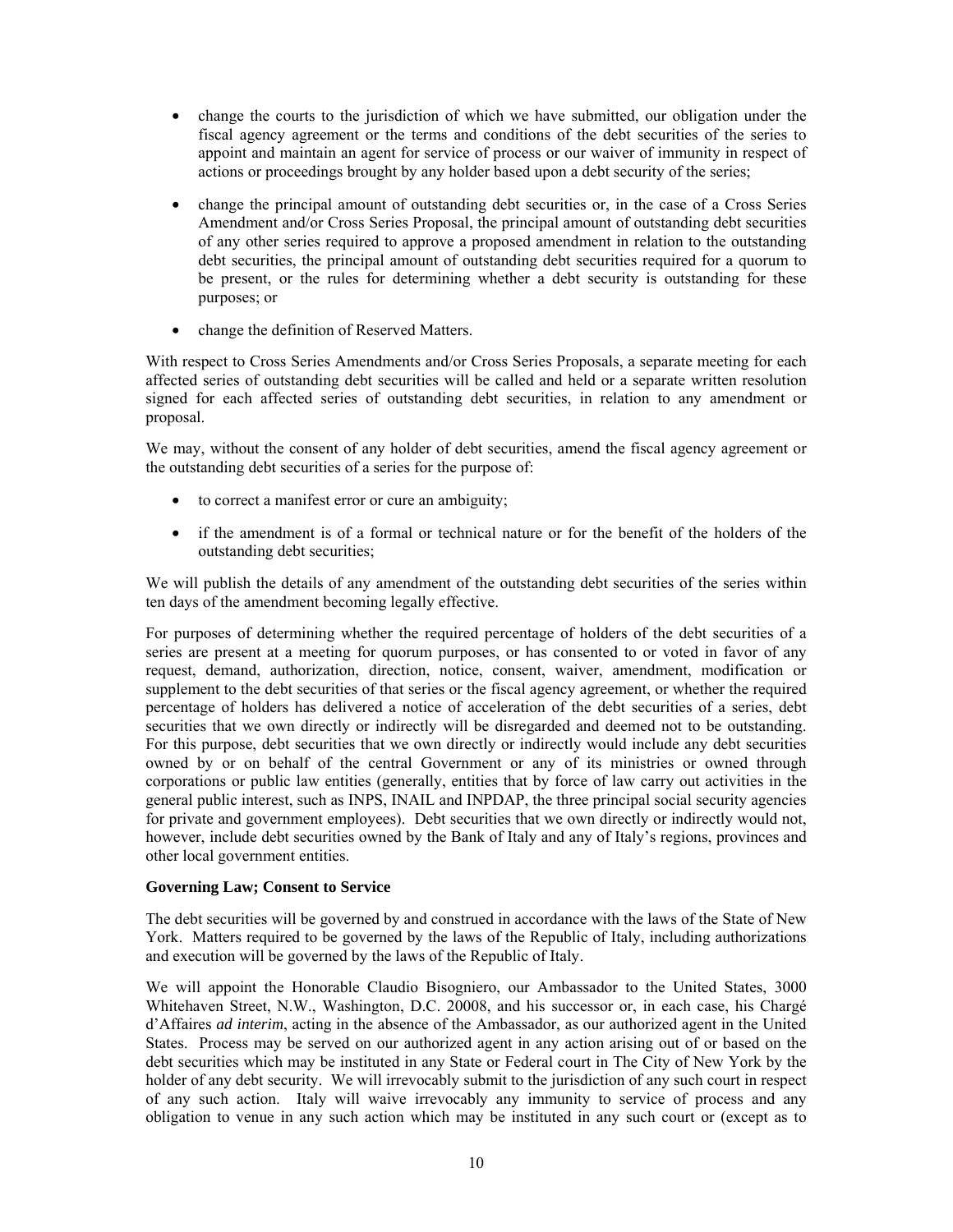venue) in any competent court in the Republic of Italy to the fullest extent permitted by Italian law. The appointment of our authorized agent will be irrevocable until all principal, premium and interest, due and to become due on the debt securities has been provided to the fiscal agent. If for any reason, the authorized agent ceases to be able to act as such authorized agent or ceases to have an address in the United States, we will appoint another person in Washington, D.C. or The City of New York as our authorized agent. In addition, a holder of any debt security may institute an action arising out of or based on the debt securities in any competent court in the Republic of Italy. We will irrevocably waive to the fullest extent permitted by Italian law any immunity from jurisdiction (but not from execution or attachment or process in the nature thereof) to which we might otherwise be entitled in any action arising out of or based on the debt securities which may be instituted by the holder of any debt security in any State or Federal court in The City of New York or in any competent court in the Republic of Italy. The appointment and the waiver of immunity does not include actions brought under the United States Federal securities laws. If we did not waive immunity, it would not be possible to obtain a United States judgment in an action against Italy unless a court were to determine that we were not entitled under the Immunities Act to sovereign immunity with respect to the action.

# **Listing**

Except as may otherwise be indicated in any prospectus supplement, application will be made to list each series of debt securities on the Luxembourg Stock Exchange and Euromot (*Mercato Telematico Eurobbligazioni*).

#### **Definitions**

*Cross Series Amendment* means an amendment involving (i) any series of debt securities or any agreement governing the issuance or administration of such series, and (ii) the debt securities of one or more other series or any agreement governing the issuance or administration of such other debt securities.

*Cross Series Proposal* means a proposal or matter for consideration affecting or concerning (i) any series of debt securities or any agreement governing the issuance or administration of such series, and (ii) one or more other series of debt securities or any agreement governing the issuance or administration of such other series of debt securities.

*Encumbrance* shall mean any mortgage, charge, pledge, lien or other arrangement creating security other than (a) any Encumbrance on goods or other assets provided to or acquired by Italy and securing a sum of Public External Indebtedness not greater than the purchase price (together with interest and other related charges) of such goods or assets and any related services; or (b) any Encumbrance securing or providing for the payment of Public External Indebtedness incurred in connection with any Project Financing provided that such Encumbrance applies only to (i) assets which are the subject of such Project Financing or (ii) revenues or claims which arise from the operation, failure to meet specifications, exploitation, sale or loss of, or failure to complete, or damage to, such properties.

*Index Linked Obligation* means a debt security that provides for the payment of additional amounts linked to changes in a published index, but does not include a component part of an Index Linked Obligation that is no longer attached to that Index Linked Obligation.

*Project Financing* shall mean any arrangement for the provision of funds which are to be used solely to finance a project for the acquisition, construction, development or exploitation of any assets pursuant to which the persons providing such funds agree that the principal source of repayment of such funds will be the project and the revenues (including insurance proceeds and contractual claims) generated by such project.

*Public External Indebtedness* shall mean all indebtedness of Italy in the form of bonds, notes, debentures or other securities issued by Italy on international markets (but for the avoidance of doubt, excluding any such securities issued exclusively in Italy) that are or were intended to be quoted, listed or traded on any securities exchange or other securities market.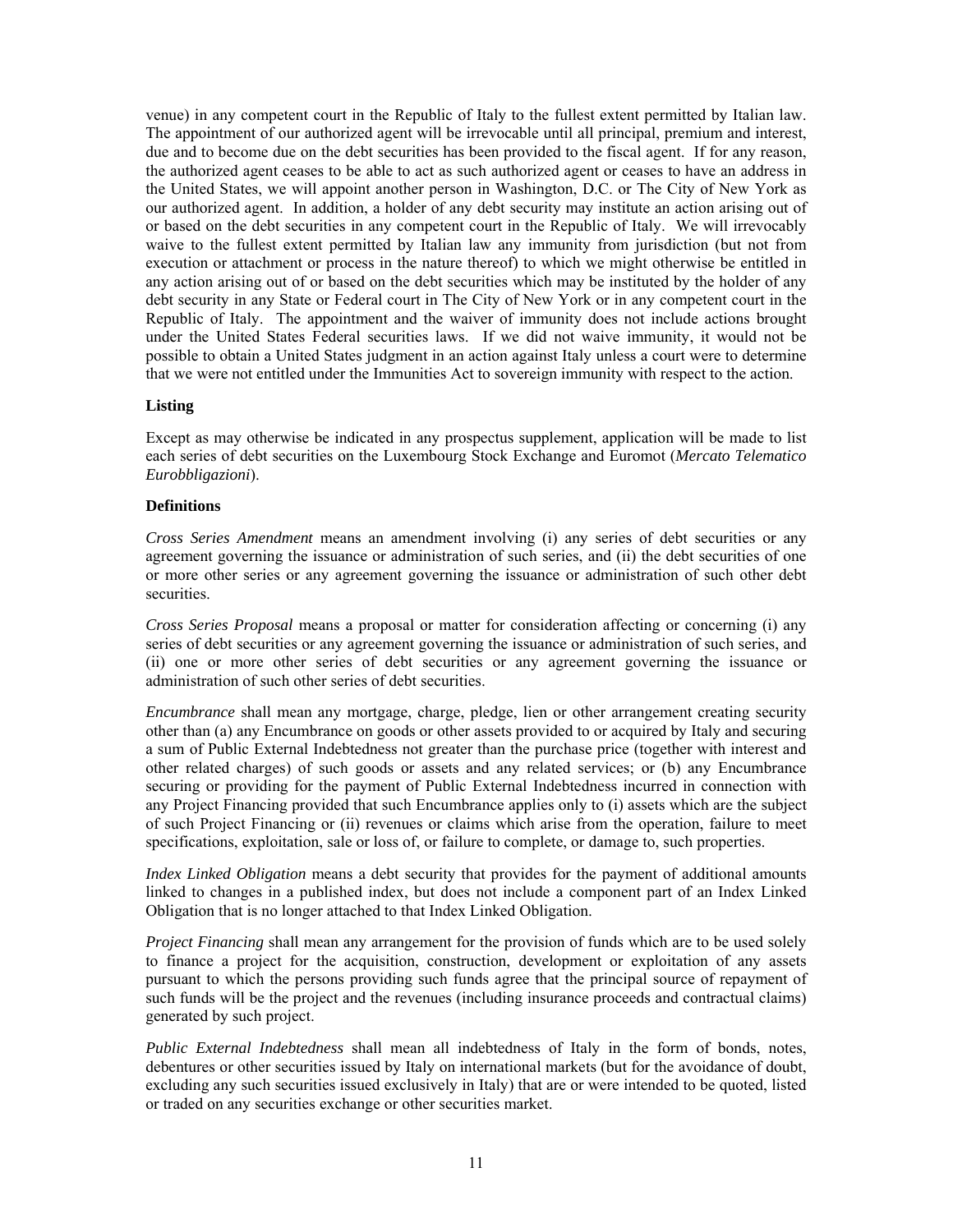### **DESCRIPTION OF WARRANTS**

The following is a brief summary of the terms and conditions of the warrants, which we may issue from time to time, and the warrant agreement, which governs the warrants. We have filed or will file copies of the forms of warrants and the form of the warrant agreement as exhibits to our Registration Statement or an amendment to our Annual Report. Because this is only a summary, you should read the form of warrant and the warrant agreement in their entirety.

#### **General**

We may issue warrants for the purchase of debt securities, either together with debt securities offered by any prospectus supplement or separately. We will issue each series of warrants under a warrant agreement which we will enter into with a bank or trust company, as warrant agent. We will set out the terms of the warrants in the prospectus supplement relating to a particular issue of warrants. The prospectus supplement relating to a series of warrants will set forth:

- the terms of the debt securities, which you may purchase upon exercise of the warrants;
- the principal amount of debt securities, which you may purchase upon exercise of one warrant;
- the exercise price of each warrant;
- the procedures for, and conditions to, exercising a warrant and for purchasing debt securities;
- the dates on which the right to exercise the warrants shall commence and expire;
- whether and under what conditions we may terminate or cancel the warrants;
- the date, if any, on and after which the warrants and the related debt securities will be separately transferable;
- whether the warrants represented by warrant certificates will be issued in registered or bearer form;
- whether warrants issued in registered or bearer form will be exchangeable between forms, and, if registered, where they may be transferred and registered; and
- other specific provisions.

# **Governing Law; Consent to Service**

The warrants will be governed by and construed in accordance with the laws of the State of New York. Matters required to be governed by the laws of Italy, including authorization and execution, will be governed by the laws of Italy. We will appoint a warrant agent as our authorized agent in the United States. Process may be served on the warrant agent in any action arising out of or based on the warrants which may be instituted in any State or Federal court in The City of New York by the holder of any warrant. We will irrevocably waive to the fullest extent permitted by Italian law any immunity from jurisdiction (but not from execution or attachment or process in the nature thereof) to which we might otherwise be entitled in any action arising out of or based on the warrants which may be instituted by the holder of any warrant in any State or Federal court in The City of New York. We also waive immunity to the fullest extent permitted by Italian law from jurisdiction (but not from execution or attachment or process in the nature thereof) in any competent court in the Republic of Italy. The appointment of an authorized agent and the waiver of immunity does not include actions brought under the United States Federal securities laws. If we had not waived immunity, it would not be possible to obtain a United States judgment in an action arising out of the warrants against us unless a court were to determine that we were not entitled under the Immunities Act to sovereign immunity with respect to the action.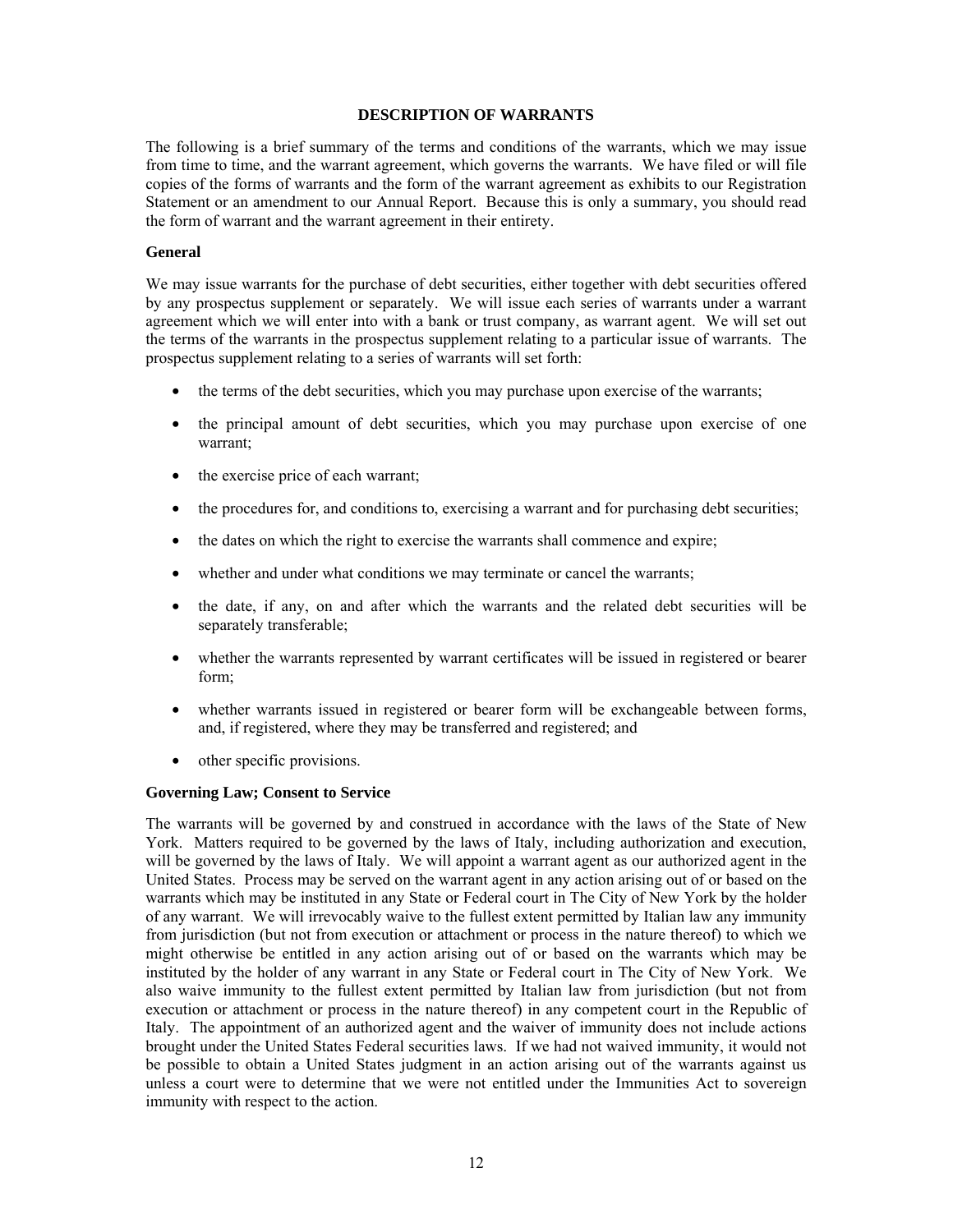# **TAXATION**

# **United States Tax Considerations**

### *Issuances of Debt Securities*

The following discussion is based on the Internal Revenue Code of 1986, as amended, existing and proposed Treasury Regulations, revenue rulings, administrative interpretations and judicial decisions (all as currently in effect and all of which are subject to change, possibly retroactively). Except as specifically set forth herein, this summary only addresses U.S. holders (as defined below) who acquire debt securities at their issue price as part of their initial distribution and who hold debt securities as capital assets. This summary does not discuss all of the tax consequences that may be relevant to holders in light of their particular circumstances or to holders subject to special tax rules, such as insurance companies, banking and other financial institutions, real estate investment trusts, regulated investment companies, dealers in securities or foreign currencies, traders in securities or commodities that elect mark-to-market treatment, persons that are, or that hold debt securities through, partnerships or other pass-through entities, tax-exempt investors, persons holding debt securities as part of a hedging transaction, "straddle", conversion transaction or other integrated transaction or U.S. holders whose "functional currency" is not the U.S. dollar. Persons considering the purchase of debt securities should consult with their own tax advisors with regard to the application of the U.S. federal income tax laws to their particular situations as well as any tax consequences arising under the laws of any state, local or foreign jurisdiction.

**U.S. Holders.** As used herein, the term "U.S. holder" means an initial purchaser of a debt security who is a beneficial owner of a debt security and who is for U.S. federal income tax purposes:

- a citizen or individual resident of the U.S.;
- a corporation created or organized in or under the laws of the U.S., any state therein or the District of Columbia;
- an estate all of the income of which is includable in gross income for U.S. federal income tax purposes regardless of its source; or
- a trust if:
	- a court within the U.S. is able to exercise primary supervision over the administration of the trust, and one or more U.S. persons have the authority to control all substantial decisions of the trust; or
	- a valid election is in effect under applicable U.S. Treasury Regulations for the trust to be treated as a U.S. person.

U.S. holders generally will be taxable upon receipt or accrual of interest and original issue discount, if any, on debt securities and upon gains realized upon disposition of debt securities. We will describe in the prospectus supplement any special U.S. federal income tax considerations which apply to debt securities issued in a currency other than U.S. dollars or issued with original issue discount, and any limitations on sales of debt securities in bearer form.

**Non-U.S. Holders.** As used herein, the term "non-U.S. holder" means an initial purchaser of a debt security who is a beneficial owner of a debt security and who is for U.S. federal income tax purposes:

- a non-resident alien individual;
- a corporation created or organized under the laws of a jurisdiction other than the U.S., any state therein or the District of Columbia;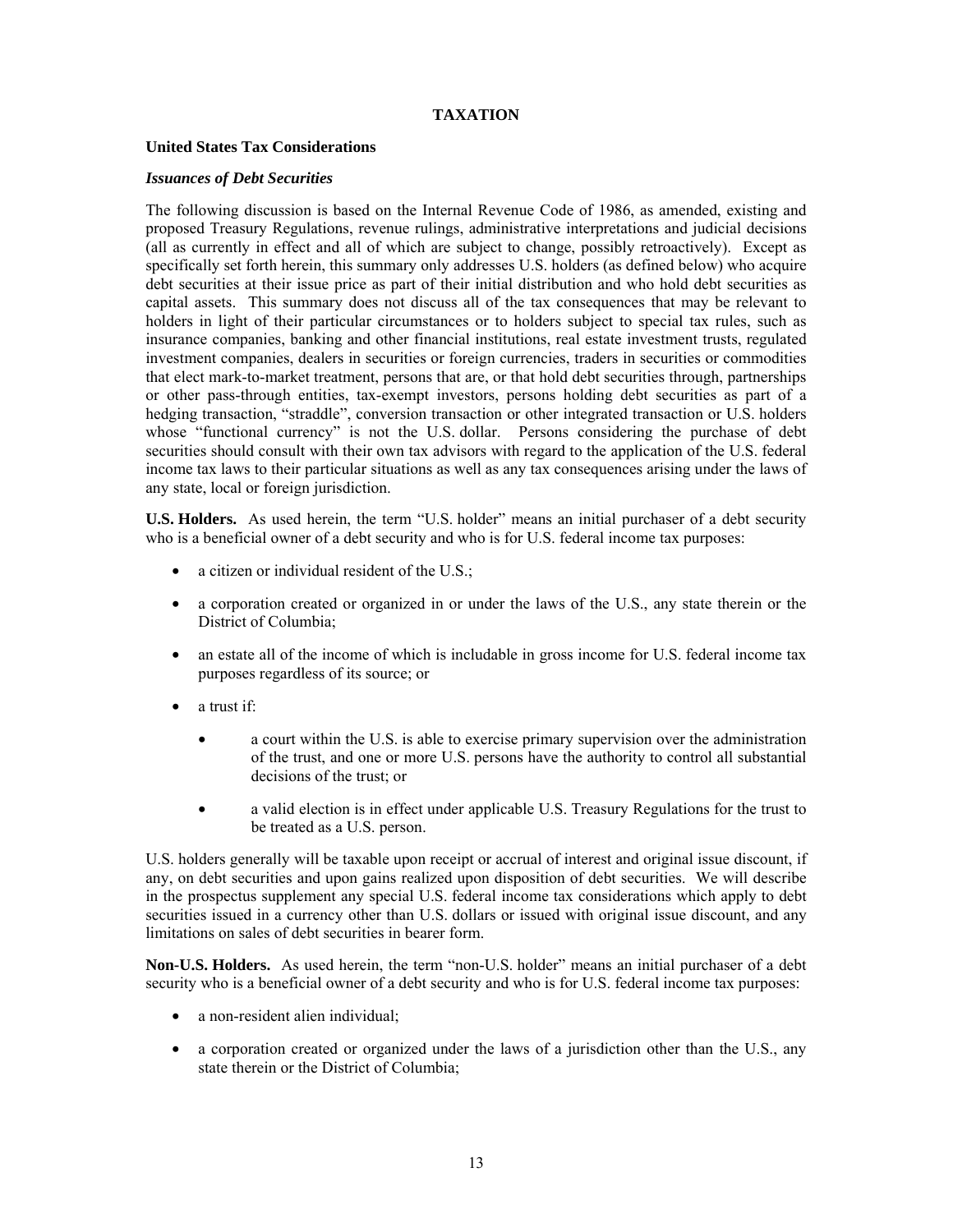- an estate the income of which, from sources without the U.S. which is not effectively connected with the conduct of a trade or business within the U.S., is not includable in gross income for U.S. federal income tax purposes; or
- any trust unless:
	- a court within the U.S. is able to exercise primary supervision over the administration of the trust; and
	- one or more U.S. persons have the authority to control all substantial decisions of the trust.

Subject to the discussion below concerning information reporting and backup withholding, generally a non-U.S. holder will not be subject to U.S. federal income tax on payments of interest on, or on any gain on the sale of, a debt security, unless such holder held the debt security in connection with a U.S. trade or business carried on by such holder, or in the case of the sale of debt securities by a non-U.S. holder who is an individual, such individual was present in the U.S. for 183 days or more during the taxable year in which such gain is realized and certain other requirements are met.

**Information Reporting and Backup Withholding.** Under current U.S. federal income tax law, as will be described further in the prospectus supplement, generally payments of interest made to, and the proceeds of sales before maturity by, certain U.S. holders will be subject to information reporting and a "back-up" withholding tax, if such persons fail to supply correct taxpayer identification numbers and certain other information in the required manner. Payments of interest received by non-U.S. holders generally would be exempt from these reporting requirements, but such non-U.S. holders may be required to comply with certification and identification procedures in order to prove their exemption from the reporting requirements and from backup withholding with respect to payments of interest.

The payment of proceeds of the disposition of debt securities by a holder to or through the U.S. office of a broker generally will be subject to information reporting and backup withholding, unless the holder either certifies its status as a non-U.S. holder under penalties of perjury or otherwise establishes an exemption. Information reporting (but not backup withholding) may apply to such a holder who sells a beneficial interest in debt securities through a non-U.S. branch of a U.S. broker, or through a non-U.S. office of a U.S. person, unless the holder establishes an exemption or the broker has documentary evidence in its files of the holder's status as a non-U.S. holder.

The U.S. federal income tax consequences of the acquisition, ownership and disposition of each issuance of debt securities under this Prospectus will be further described in the relevant prospectus supplement.

# *Issuances of Warrants*

We will set forth in the relevant prospectus supplement information with respect to the United States tax consequences of the issuance, purchase, exercise and expiration of warrants. This information will include possible original issue discount on debt securities issued with Warrants.

# **Italian Tax Considerations**

# *Issuances of Debt Securities*

Under existing Italian law, all payments of principal and interest on the debt securities, issued outside of Italy, will be exempt from any Italian taxes so long as the beneficial owner of the debt security is not resident in Italy.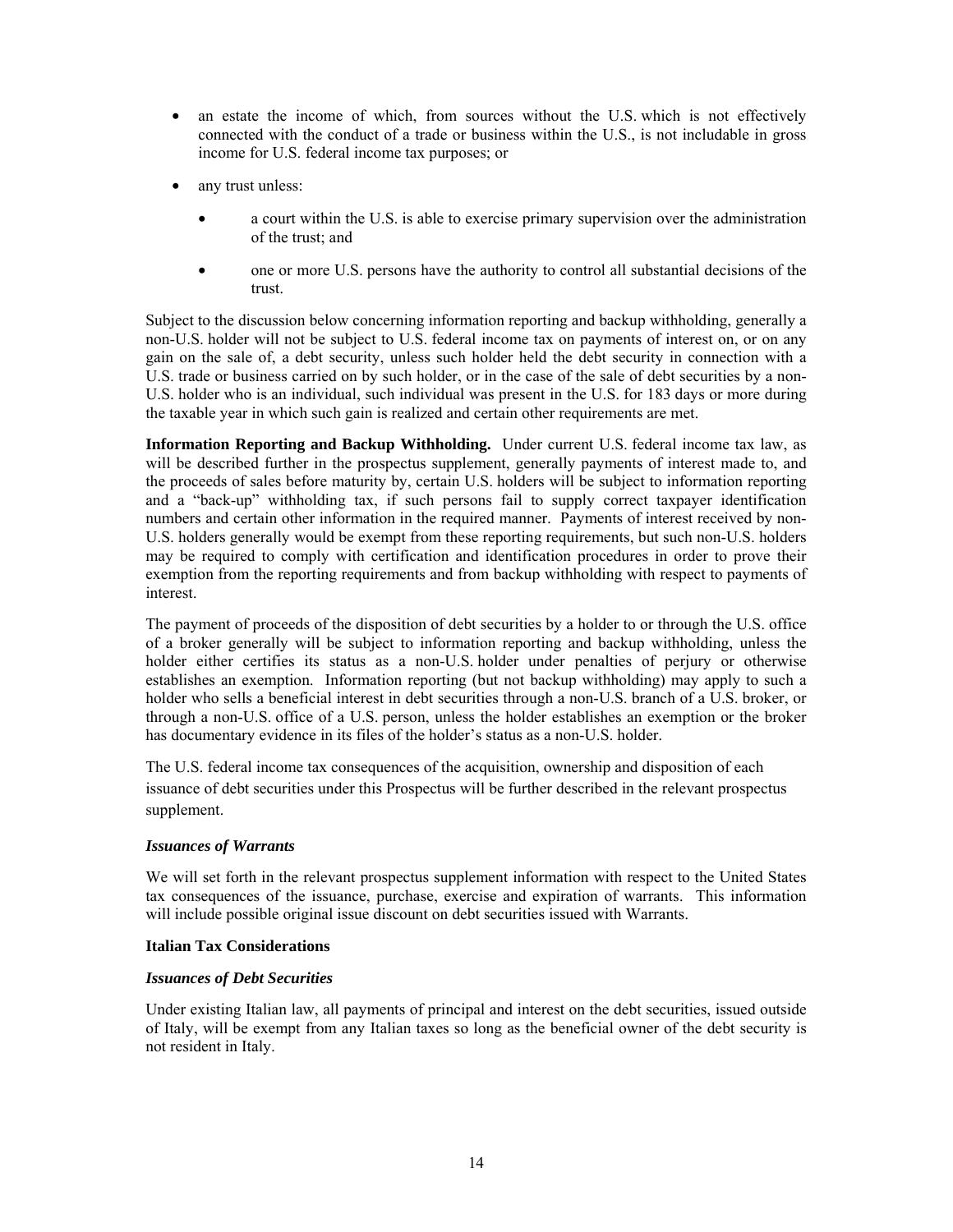#### **PLAN OF DISTRIBUTION**

We may sell securities to or through underwriters. We may also sell securities directly to other purchasers or through agents. These firms may also act as agents. Only agents or underwriters named in the prospectus supplement are deemed to be agents or underwriters in connection with the securities offered by the prospectus supplement.

The securities may be distributed from time to time in one or more transactions:

- at a fixed price or prices, which we may change;
- at market prices prevailing at the time of sale;
- at prices related to prevailing market prices; or
- at negotiated prices.

In connection with the sale of securities, we may pay compensation to underwriters. Underwriters who act as agents for purchasers of securities may also receive compensation from the purchasers in the form of discounts, concessions or commissions. Underwriters may sell securities to or through dealers. The dealers may receive compensation in the form of discounts, concessions or commissions from the underwriters and/or commissions from the purchasers for whom they may act as agents. Underwriters, dealers and agents that participate in the distribution of securities may be deemed to be underwriters under the U.S. Securities Act of 1933. Any discount or commissions received by underwriters, dealers and agents from us and any profit on the resale of securities by them may be deemed to be underwriting discounts and commissions. We will identify any underwriter or agent, and describe any compensation received from us in the prospectus supplement.

The securities will be a new issue of securities with no established trading market. Underwriters and agents that we sell securities to for public offering and sale may make a market in the securities. However, the underwriters and agents will not be obligated to make a market in the securities and may discontinue any market making at any time without notice. We cannot assure you that there will be a liquid trading market for the securities.

We may offer securities to present holders of other securities that we have issued, as consideration for our purchase or exchange of those other securities. This offer may be in connection with a publicly announced tender, exchange or other offer for those securities or in privately negotiated transactions, and may be in addition to or in lieu of sales of securities directly or through underwriters or agents. We will describe these arrangements in the prospectus supplement.

We may enter into agreements with underwriters, dealers and agents who participate in the distribution of securities. These agreements may entitle the underwriters, dealers and agents to indemnification by us against certain liabilities, including liabilities under the Securities Act.

We may authorize underwriters or other persons acting as our agents to solicit offers by institutions to purchase securities from us under contracts which provide for payment and delivery on a future date. We will describe these arrangements in the prospectus supplement. The underwriters may enter into these contracts with commercial and savings banks, insurance companies, pension funds, investment companies, educational and charitable institutions and other institutions. We must approve the institutions in all cases. The obligations of any purchaser under any of these contracts will be subject to the condition that the purchase of the securities shall not at the time of delivery be prohibited under the laws of the jurisdiction to which such purchaser is subject. The underwriters and other agents will not have any responsibility in connection with the validity or performance of these contracts.

Except as may otherwise be indicated in any prospectus supplement, the securities may be offered for sale in those jurisdictions in the United States, Europe and Asia where it is legal to make such offers.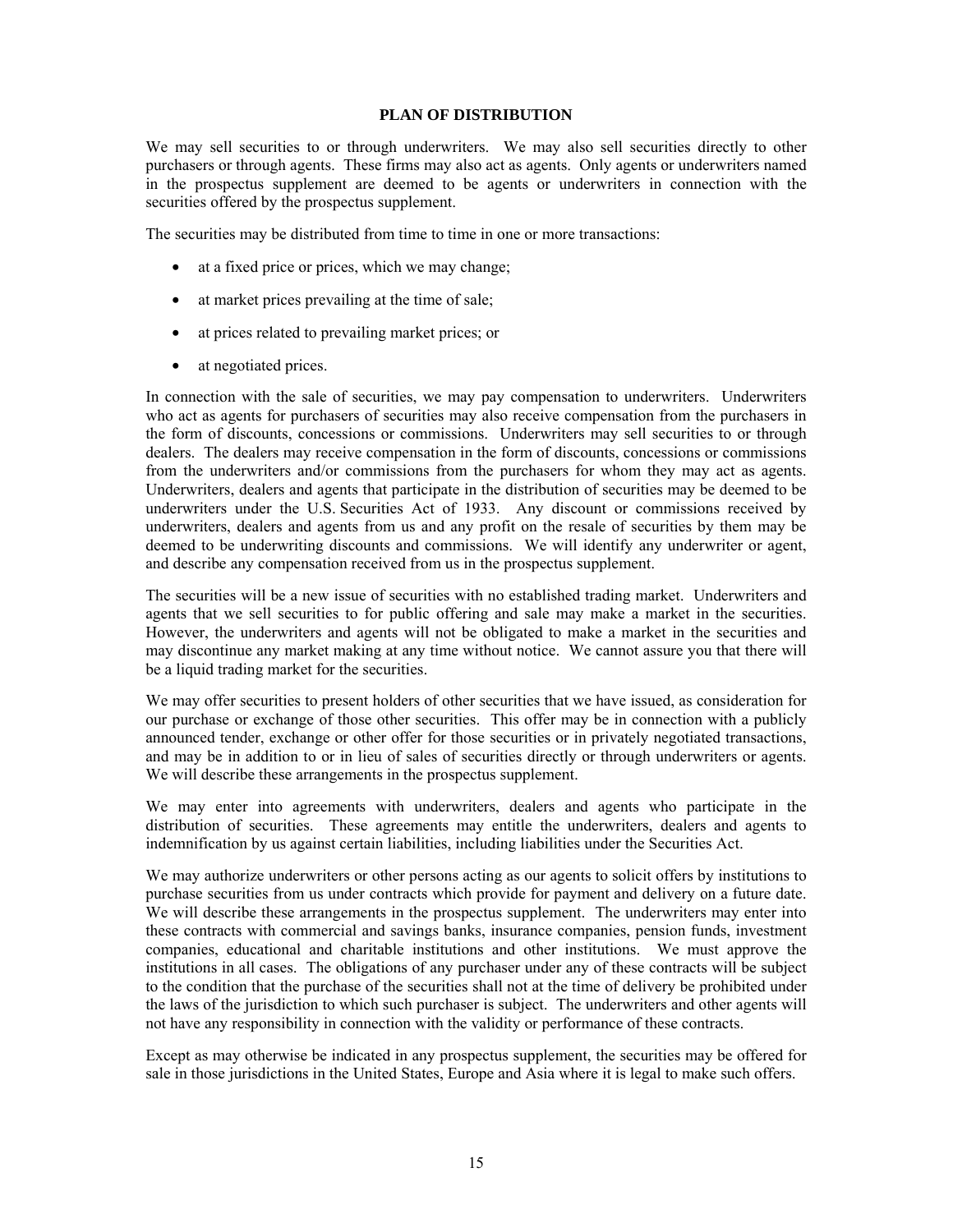# **OFFICIAL STATEMENTS**

Information included or incorporated by reference in this prospectus or any prospectus supplement, which is identified as being derived from a publication of Italy or one of its agencies or instrumentalities, is included in this prospectus or such prospectus supplement as a public official document of Italy. All other information in this prospectus and in the Registration Statement is included as a public official statement and has been reviewed by Dottoressa Maria Cannata, Director General of Direction II of the Department of Treasury of the Ministry of Economy and Finance of Italy, in her official capacity, and is included herein on her authority. Except as may otherwise be indicated in any prospectus supplement, all other information in such prospectus supplement will be included as a public official statement and will be reviewed by Dottoressa Cannata, in her official capacity, and will be included therein on her authority. With respect to matters of Italian law, see "*Validity of the Securities*".

# **VALIDITY OF THE SECURITIES**

Except as may otherwise be indicated in any prospectus supplement, the validity of each series of securities will be passed upon on behalf of Italy by the Legal Affairs Directorate of the Department of Treasury of the Ministry of Economy and Finance of Italy as to Italian law, and on behalf of the underwriters or agents by White  $\&$  Case LLP, as to matters of New York and United States law. All statements with respect to matters of Italian law included or incorporated by reference in this prospectus have been passed upon on behalf of Italy by the Legal Affairs Directorate of the Department of Treasury of the Ministry of Economy and Finance of Italy and are made upon its authority. Certain legal matters will be passed upon for the underwriters as to United States law and Italian law by counsel to the underwriters named in the applicable prospectus supplement. From time to time, White & Case LLP may render legal advice to the Ministry of Economy and Finance of Italy.

# **AUTHORIZED REPRESENTATIVE**

The Authorized Representative of Italy in the United States is the Honorable Claudio Bisogniero, Italian Ambassador to the United States, whose address is 3000 Whitehaven Street, N.W., Washington, D.C. 20008.

# **WHERE YOU CAN FIND MORE INFORMATION**

This prospectus is part of a Registration Statement that Italy filed with the U.S. Securities and Exchange Commission using a shelf registration process. This prospectus does not contain all of the information provided in the Registration Statement. For further information, you should refer to the Registration Statement.

Italy files annual reports and other information with the SEC relating to the securities. You can request copies of these documents, upon payment of a duplicating fee, by writing to the SEC. You may also read and copy these documents at the SEC's public reference room in Washington, D.C. or at the SEC's regional offices:

100 F Street, NE Washington, D.C. 20549

3 World Financial Center, Suite 400 New York, NY 10281-1022

75 W. Jackson Boulevard, Suite 900 Chicago, IL 60604

Please call the SEC at 1-800-SEC-0330 for further information. In addition, the Commission maintains an Internet site that contains reports, statements and other information regarding issuers that file electronically with the Commission. The address of the Commission's site is www.sec.gov.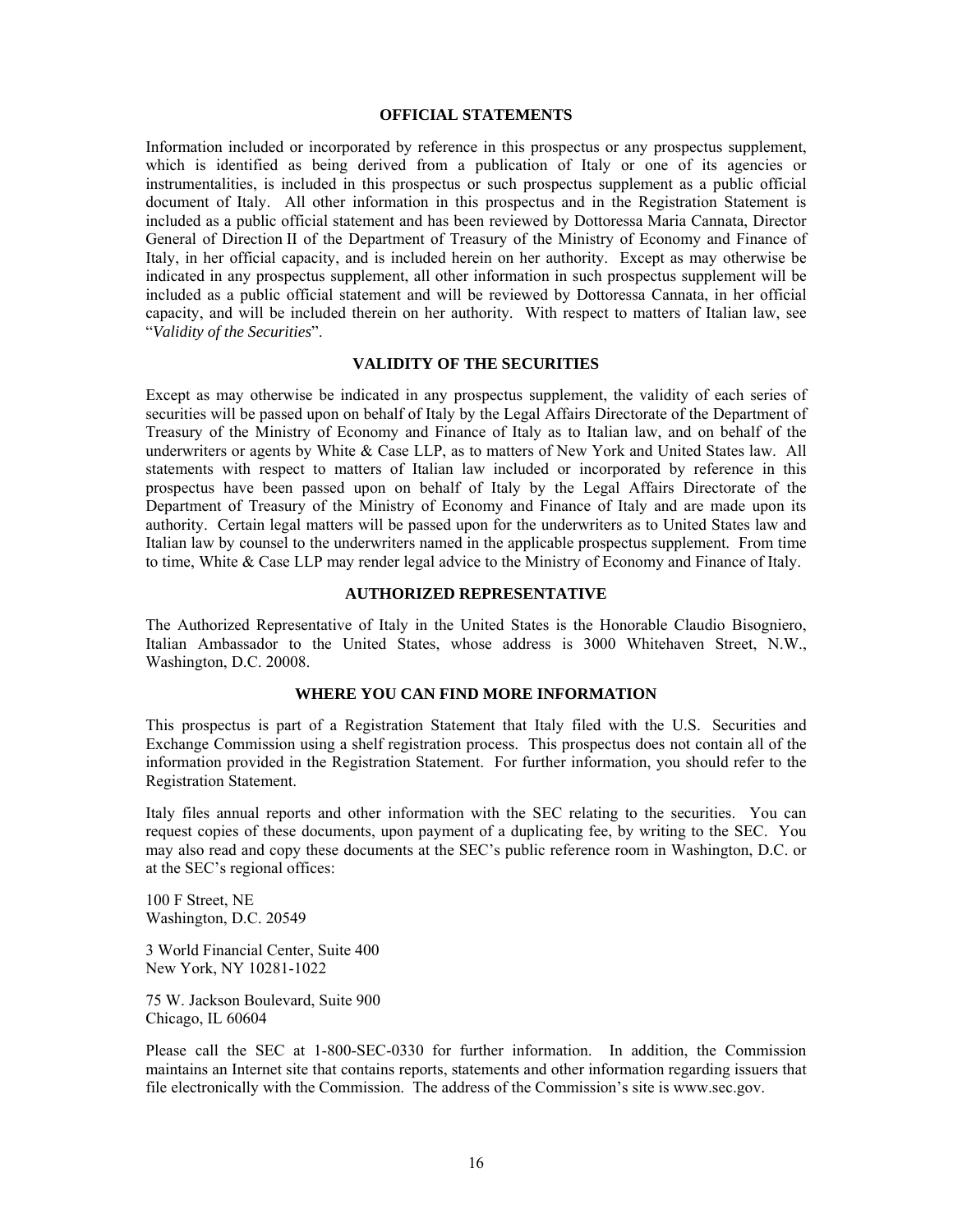The Republic of Italy also maintains various Internet sites that contain detailed information regarding Italy and its government, economy and fiscal affairs. These Internet sites include: (i) www.tesoro.it (Ministry of Economy and Finance), (ii) www.bancaditalia.it (Bank of Italy) and (iii) www.istat.it (ISTAT).

The SEC allows Italy to incorporate by reference some information that Italy files with the SEC. Incorporated documents are considered part of this prospectus. Italy can disclose important information to you by referring you to those documents. Information that Italy later files with the SEC will update and supersede this incorporated information. The following documents are incorporated by reference in this prospectus and any accompanying prospectus supplement:

- Italy's Annual Report on Form 18-K for the year ended December 31, 2010, as amended through Amendment No. 1 on Form 18-K/A, filed January 28, 2013; Amendment No. 2 on Form 18-K/A, filed April 9, 2013 and
- each subsequent Annual Report on Form 18-K and any amendment on Form 18-K/A filed after the date of this prospectus and before all of the securities are sold.

Any person receiving a copy of this prospectus may obtain, without charge and upon request, a copy of any of the above documents, including any exhibits that are incorporated by reference in them. Requests for such documents should be directed to:

Director General of Public Debt Ministry of Economy and Finance Direzione II (Public Debt) Via XX Septembre, 97 00187 Rome, Italy Telephone: +3906 481 4985 Facsimile: +3906 481 4476

As long as any of the securities remain outstanding and are listed on the Luxembourg Stock Exchange, you may also obtain, free of charge, copies of Italy's Annual Report on Form 18-K, this prospectus and any prospectus supplement or pricing supplement at the office of the paying agent for the securities in Luxembourg. Italy has initially appointed Banque Internationale à Luxembourg as its Luxembourg paying agent.

As long as any of the securities remain outstanding and are listed on the Luxembourg Stock Exchange, if there is a material change to the terms and conditions of the securities or in the economic affairs of Italy that is not reflected in any of the documents relating to the securities, Italy will amend the applicable prospectus supplement relating to the securities or incorporate new or updated documents in the manner discussed above.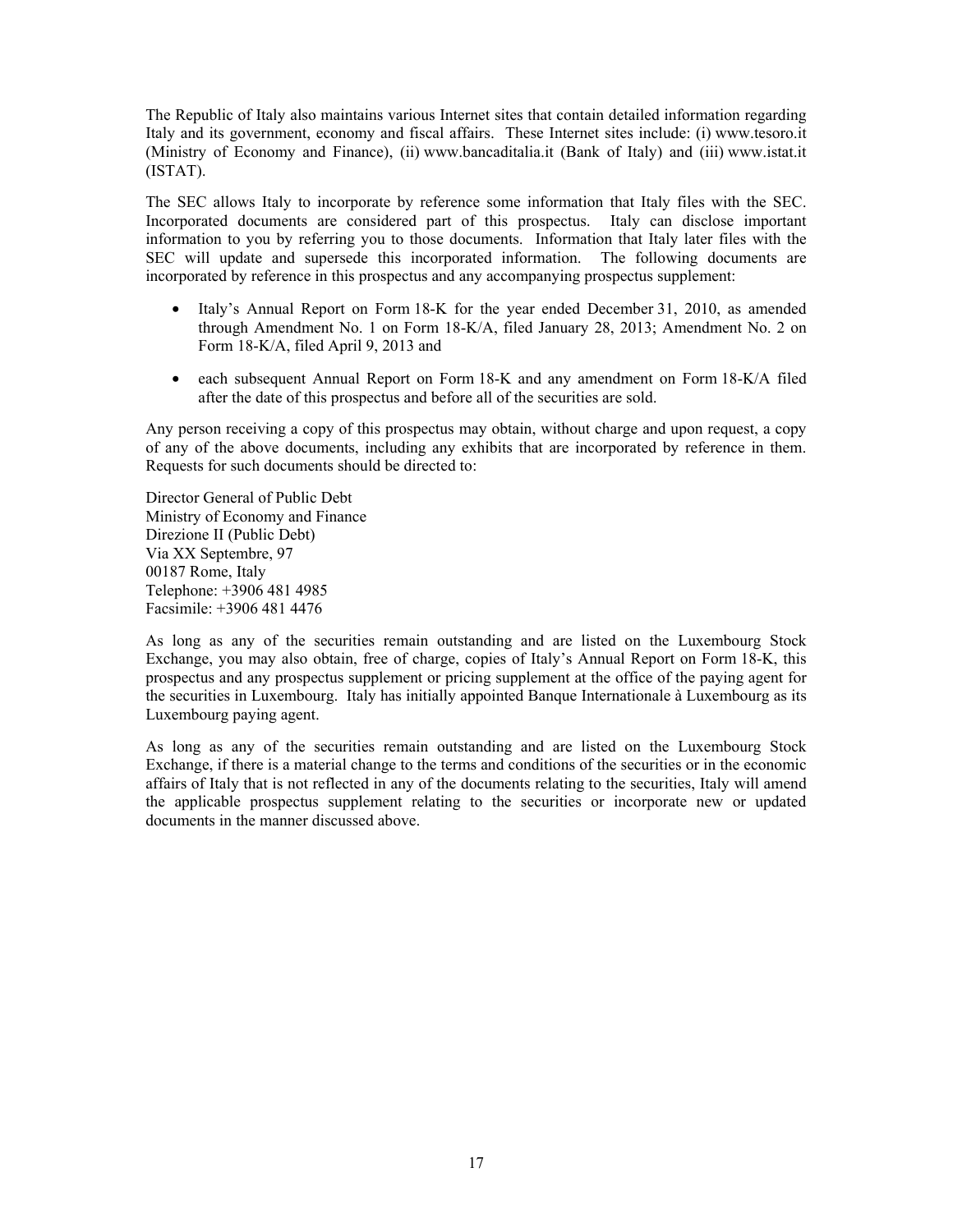# **CROSS REFERENCE SHEET Between Schedule B of the Securities Act of 1933 and the Prospectus**

# **Schedule B**

| <b>Item</b> | <b>Heading of Prospectus</b>   |  |
|-------------|--------------------------------|--|
| 1.          | Cover Page                     |  |
| 2.          | Use of Proceeds                |  |
| 3.          | Description of the Securities* |  |
| 4.          | *                              |  |
| 5.          | $\ast$                         |  |
| 6.          | $***$                          |  |
| 7.          | Authorized Representative      |  |
| 8.          | $***$                          |  |
| 9.          | $***$                          |  |
| 10.         | Plan of Distribution**         |  |
| 11.         | *                              |  |
| 12.         | Validity of the Securities     |  |
| 13.         | *                              |  |
| 14.         | ***                            |  |
|             |                                |  |

\* Additional information to be included in Italy's Annual Report on Form 18-K filed or to be filed with the Commission, as amended from time to time and incorporated by reference herein.

\*\* Additional information to be provided from time to time in prospectus supplements and pricing supplements to be delivered in connection with the offering of debt securities and/or warrants.

\*\*\* Additional information included in Part II to this Registration Statement or as an exhibit hereto or to be provided from time to time by one or more amendments to this Registration Statement.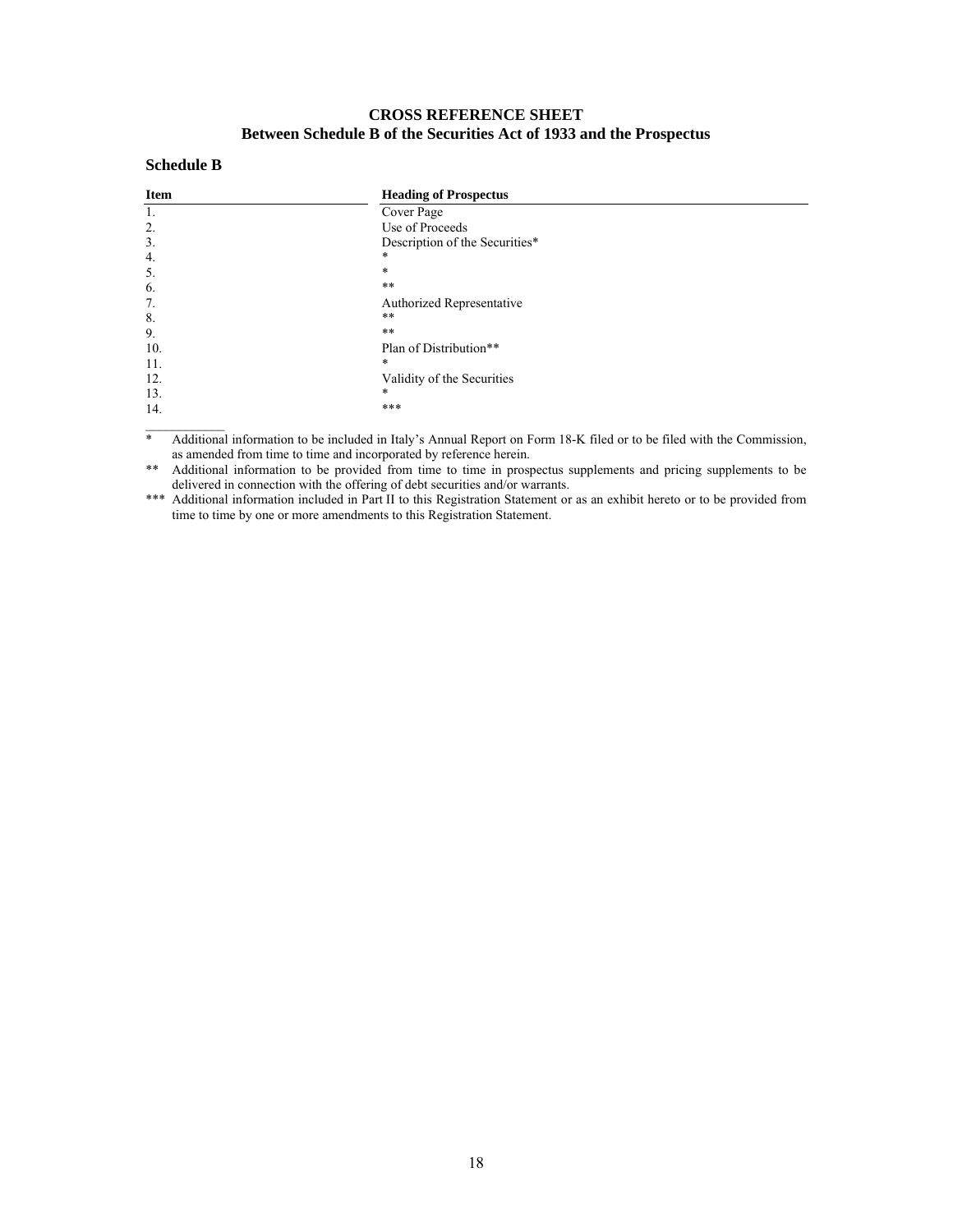# **PART II**

(As required by Items (11) and (14) of Schedule B of the Securities Act of 1933.)

- I. The issuer hereby agrees to furnish copies of the opinions of the Legal Affairs Directorate of the Department of Treasury of the Ministry of Economy and Finance of the Republic of Italy, in respect of the legality of the Securities in post-effective amendments to this Registration Statement or in any report filed under the Securities Exchange Act of 1934 that is incorporated by reference in this Registration Statement.
- II. An itemized statement showing estimated expenses of Italy, other than underwriting discounts and commissions, in connection with the offering and sale of a particular issue of Securities will be provided in the post-effective amendment to the Registration Statement relating to such issue or in a report filed under the Securities Exchange Act of 1934 that is incorporated by reference in this Registration Statement.

# **UNDERTAKINGS**

Italy hereby undertakes:

- (1) To file, during any period in which offers or sales are being made, a post-effective amendment to this Registration Statement:
	- (i) to include any prospectus required by Section  $10(a)(3)$  of the Securities Act of 1933;
	- (ii) to reflect in the prospectus any facts or events arising after the effective date of this Registration Statement (or the most recent post-effective amendment thereto) which, individually or in the aggregate, represent a fundamental change in the information set forth in this Registration Statement; and
	- (iii) to include any material information with respect to the plan of distribution not previously disclosed in this Registration Statement or any material change to such information in this Registration Statement.

*provided, however,* that Italy shall not be required to file a post-effective amendment otherwise required by clause (i) or clause (ii) above if the information required to be included in a post-effective amendment is contained in any report filed under the Securities Exchange Act of 1934 that is incorporated by reference in this Registration Statement.

- (2) For the purposes of determining any liability under the Securities Act of 1933, each such post-effective amendment, that contains a form of prospectus, shall be deemed to be a new registration statement relating to the securities covered thereby, and the offering of such securities at that time shall be deemed to be the initial bona fide offering thereof.
- (3) To remove from registration by means of a post-effective amendment any of the securities being registered which remain unsold at the termination of the offering.
- (4) That, for the purposes of determining any liability under the Securities Act of 1933, each filing of Italy's annual report on Form 18-K or amendments thereto under the Securities Exchange Act of 1934 that is incorporated by reference in this Registration Statement shall be deemed to be a new registration statement relating to the securities offered thereby, and the offering of such securities at the time shall be deemed to be the initial bona fide offering thereof.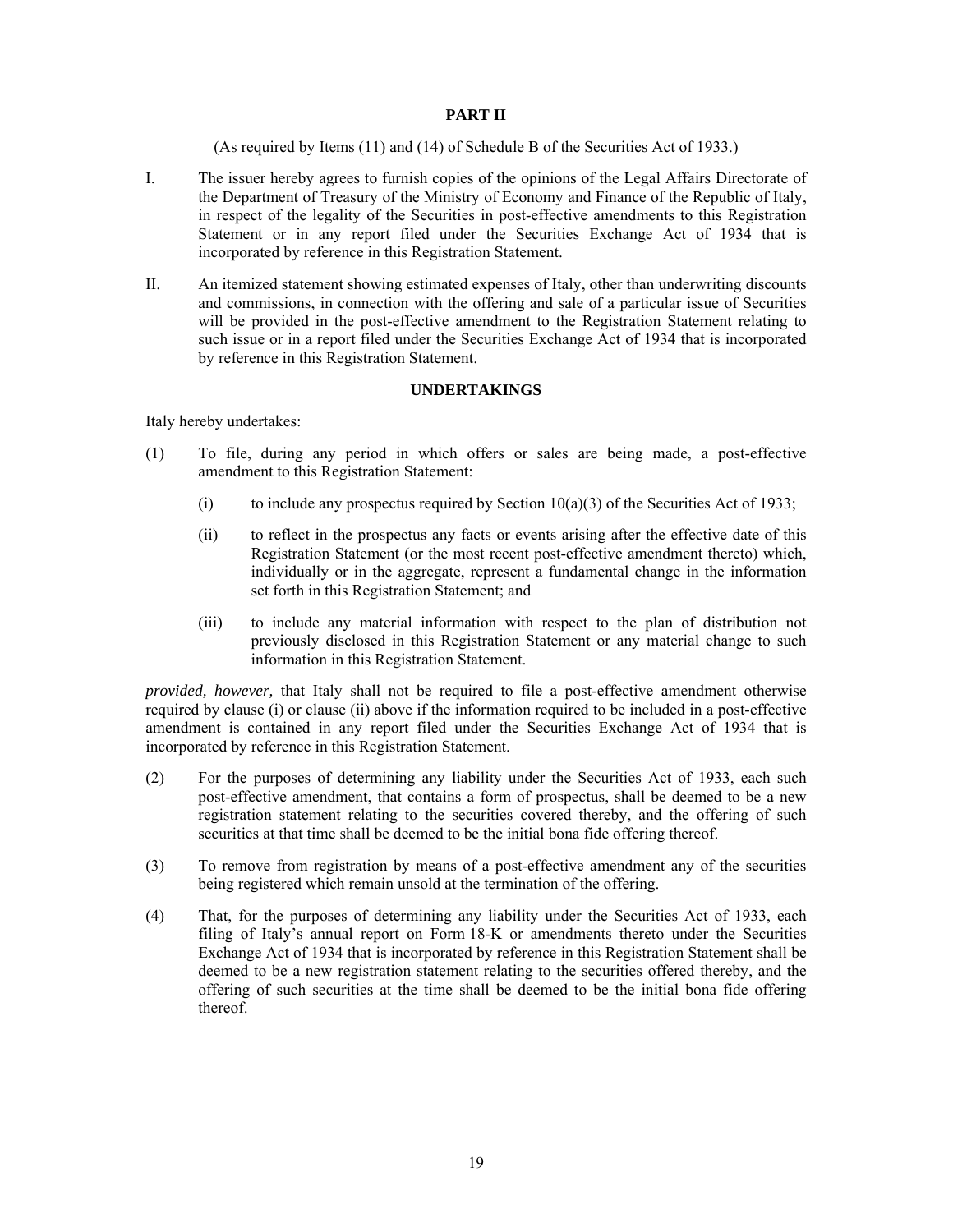# **CONTENTS**

This Registration Statement consists of:

- (1) Facing sheet.
- (2) Part I consisting of the Prospectus.
- (3) Part II consisting of pages numbered II-1 to II-5.
- (4) The following exhibits:
	- A. Fiscal Agency Agreement, dated as of January 29, 2013, between the Republic of Italy and Citibank, N.A., as Fiscal Agent, including forms of debt securities<sup>\*</sup>;
	- B. Form of Underwriting Agreement relating to the Debt Securities<sup>\*</sup>;
	- C. Consent of Dr. Maria Cannata, Director General of Directorate II of the Department of Treasury of the Ministry of Economy and Finance of the Republic of Italy<sup>\*</sup>;
	- D. Consent of White  $& Case LLP^*$ ; and
	- E. Consent of the Legal Affairs Directorate of the Department of Treasury of the Ministry of Economy and Finance of the Republic of Italy\*.

 $\overline{a}$ 

<sup>\*</sup> Previously Filed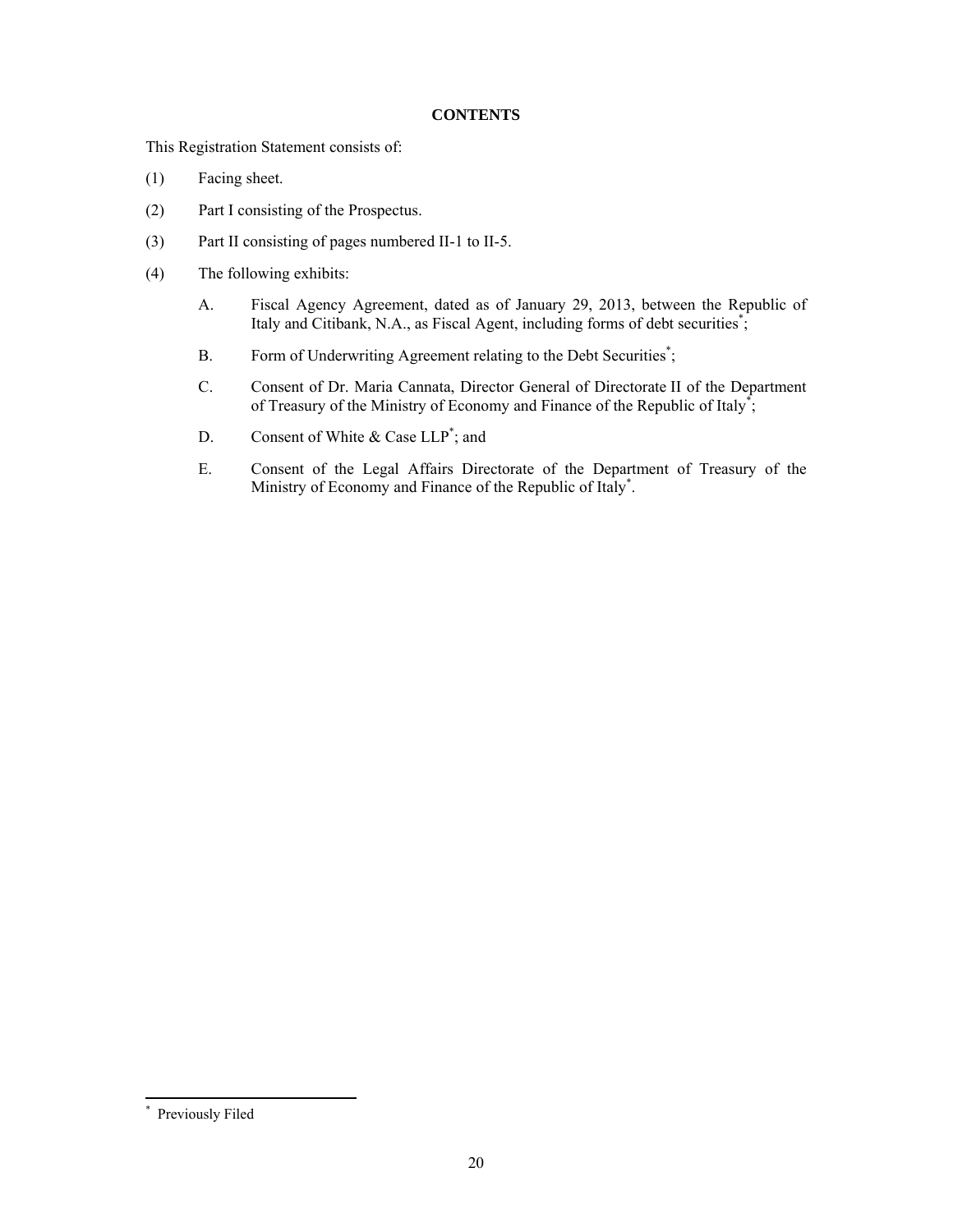#### **SIGNATURES**

Of the Issuer:

Pursuant to the requirements of the Securities Act of 1933, the registrant has duly caused this Post-<br>Effective Amendment No. 2 to the Registration Statement to be signed on its behalf by the undersigned, duly authorized i

By:

 $u$ astz —

ame: Dr. Maria Cannata

Title: Director General Directorate II Department of Treasury Ministry of Economy and Finance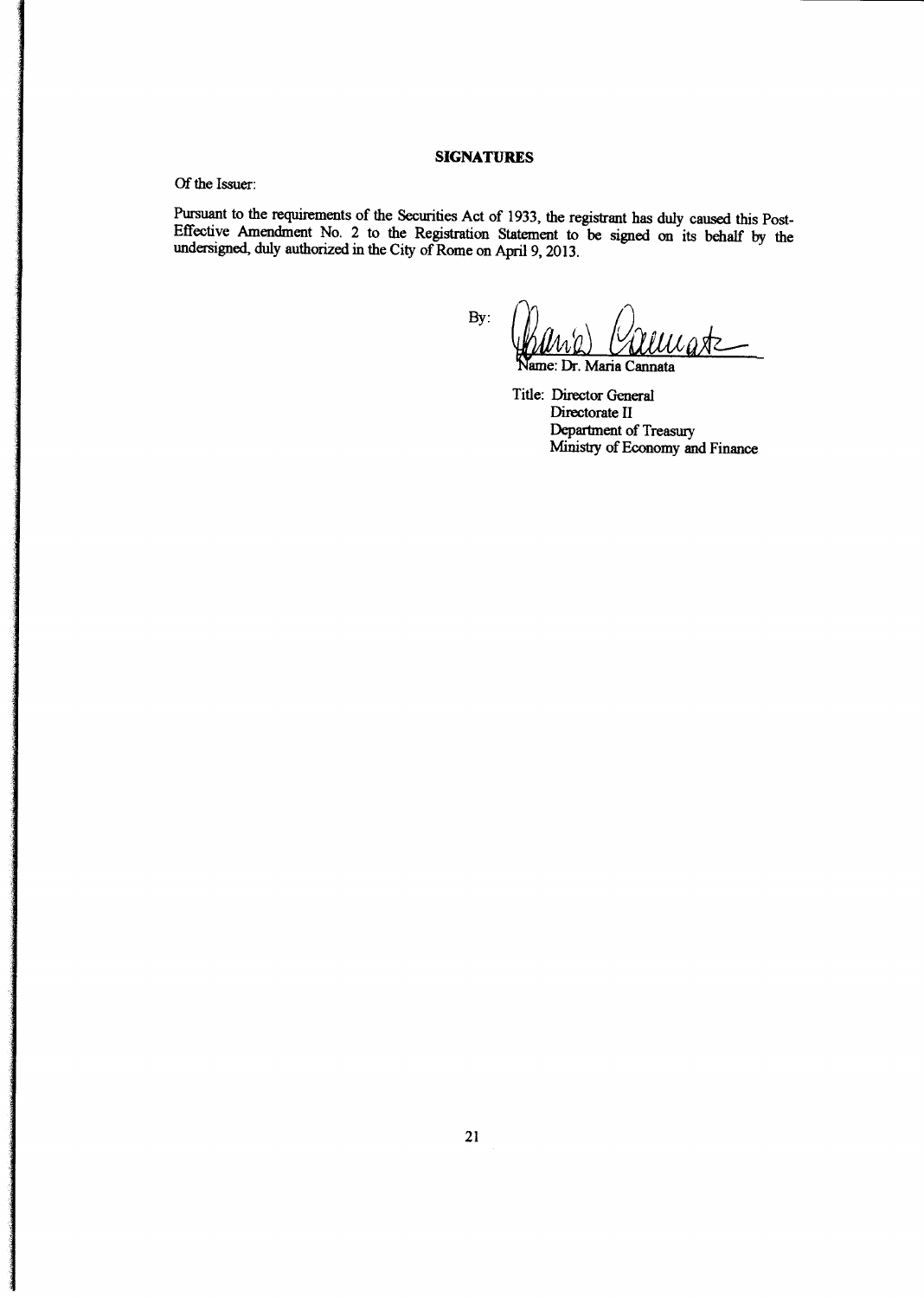Of the Duly Authorized representative in the United States:

Pursuant to the requirements of the Securities Act of 1933, the undersigned, the duly authorized representative in the United States of the Republic of Italy, has signed this Post-Effective Amendment No. 2 to the Registration Statement in Washington D.C. on April 9, 2013.

By: Name: Claudio Bisogniero

Title: Ambassador Embassy of Italy in the United States Authorized Representative in the United **States**